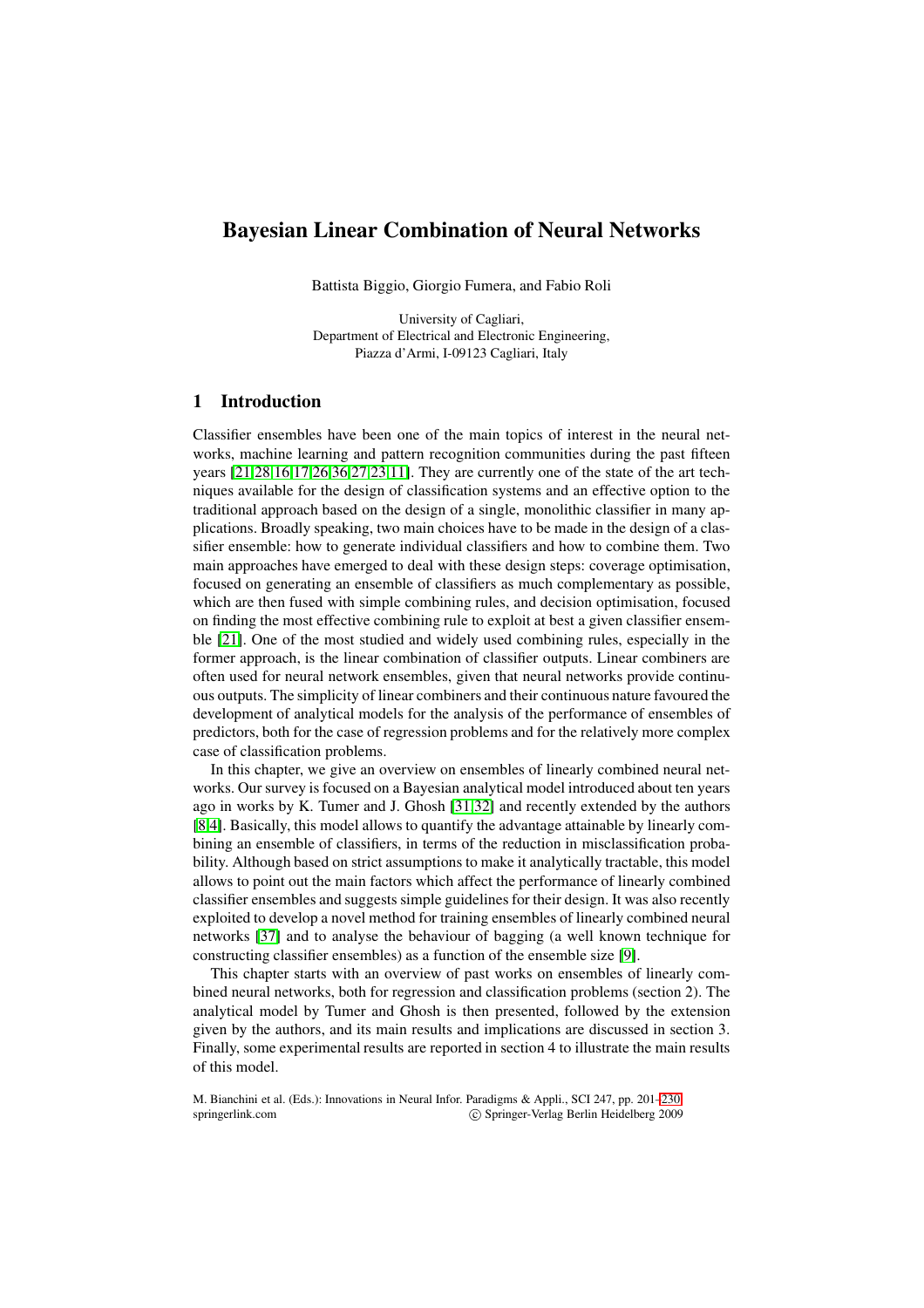#### **1.1 Notation**

In the rest of this work we will use the following notation for network outputs. Given a feature vector **x**, the output of the i-th output unit of a neural network (corresponding to the *i*-class of the problem) will be denoted as  $f_i(\mathbf{x})$ . In the case of two-class problems, in which a network with only one output unit is usually used, the output will be simply denoted as  $f(\mathbf{x})$ . When an ensemble of neural networks is considered, the outputs of the  $m$ -th individual networks will be denoted with the superscript  $m$  (for instance,  $f_i^m(\mathbf{x})$  denotes the *i*-th output of the *m*-th network). The outputs obtained by the linear combination will instead be denoted with the superscript 'sa' (standing for 'simple average'), if the weights are identical, and with 'wa' (standing for 'weighted average'), if the weights can be different (for instance,  $f_i^{\text{sa}}(x)$  denotes the *i*-th output resulting from the simple average rule).

## **2 Overview of Past Works on Ensembles of Neural Networks**

The aim of this section is to give an overview of the literature on ensembles of neural networks, focusing on fusion strategies based on the linear combination of network outputs. We point out that, although in this chapter we focus on classification problems, we will also review some relevant works on linearly combined neural networks for regression problems, since results obtained for the latter kind of problems often apply to the former as well.

Let us start by listing the different schemes for the linear combination of network outputs proposed in the literature. Given a C-class problem (or a regression problem involving a vector function with  $C$  values) and an ensemble of  $N$  neural networks, each one with  $C$  output units, the simplest and most used kind of linear combiner consists in separately averaging each of the  $C$  outputs over the  $N$  networks, for a given input sample **x**, using one constant weight for each network, identical for all outputs:

$$
f_i^{\text{wa}}(\mathbf{x}) = \sum_{m=1}^{N} w^m f_i^m(\mathbf{x}), \ \ i = 1, \dots, C.
$$
 (1)

A more complex scheme consists in using weights that depend on the class [33]:

<span id="page-1-0"></span>
$$
f_i^{\text{wa}}(\mathbf{x}) = \sum_{m=1}^{N} w_i^m f_i^m(\mathbf{x}), \ \ i = 1, \dots, C.
$$
 (2)

The most general scheme involving constant weights consists in linearly co[mbi](#page-29-8)ning *all* the outputs of *all* the networks to compute each of the  $y_i^{\text{sa}}(\mathbf{x})$  [3,33]:

$$
f_i^{\text{wa}}(\mathbf{x}) = \sum_{m=1}^{N} \sum_{j=1}^{C} w_{ij}^m f_j^m(\mathbf{x}), \ \ i = 1, \dots, C. \tag{3}
$$

Finally, the case of weights dependent on the input sample ha[s](#page-28-7) [bee](#page-29-8)n considered by Tresp and Taniguchi [29]:

<span id="page-1-1"></span>
$$
f_i^{\text{wa}}(\mathbf{x}) = \sum_{m=1}^{N} w^m(\mathbf{x}) f_i^m(\mathbf{x}), \quad i = 1, \dots, C.
$$
 (4)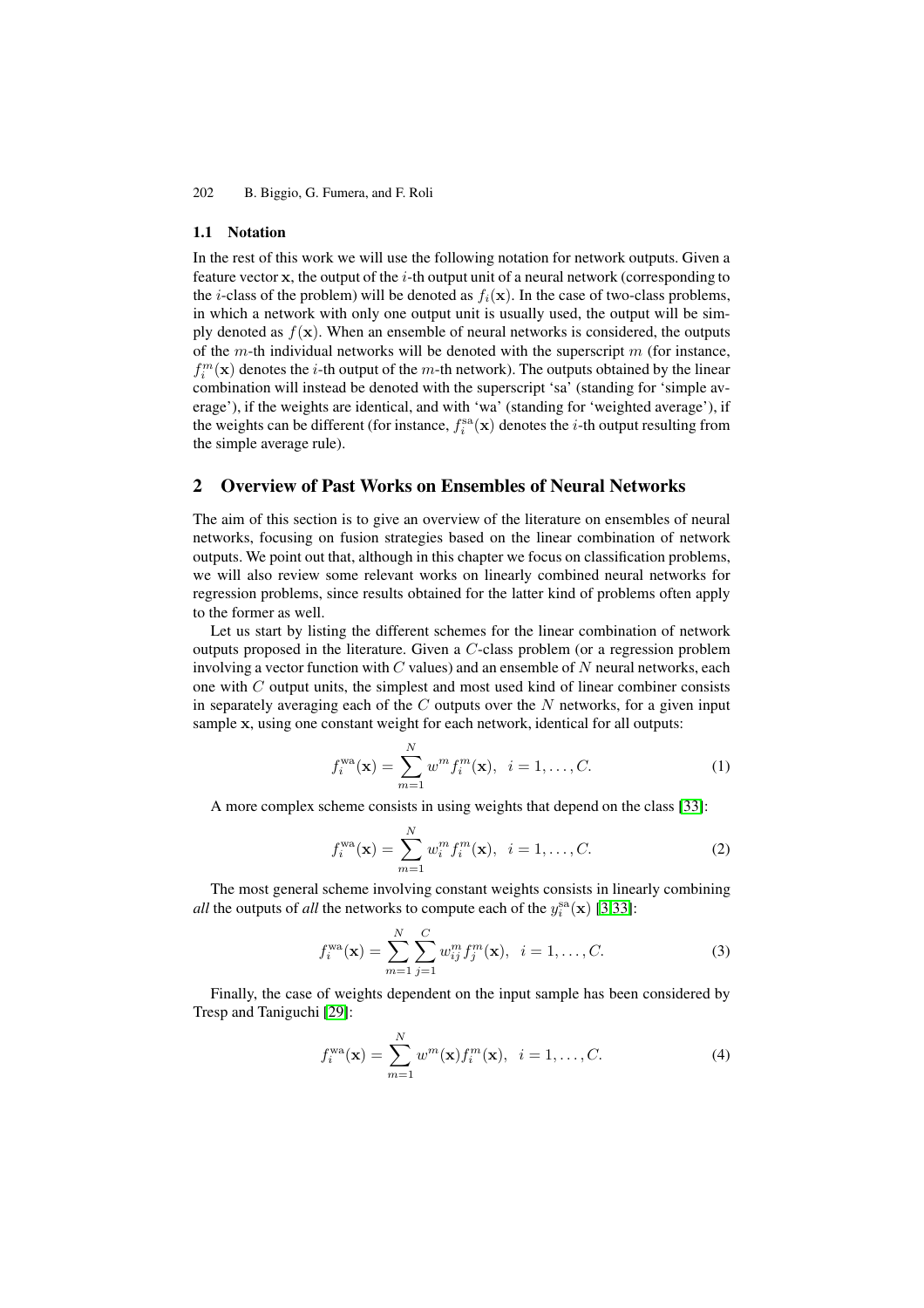The only comment we make here, on the different weighting schemes, is that a higher complexity leads to a higher flexibility and, thus, to a better capability to fit the unknown function to approximate (either the discriminant function in a classification problem, or a continuous-valued function in a regression problem). However, reliably estimating a larger number of weights usually requires a larger training set. Therefore, in practice, the theoretical superiority of a more complex weighting scheme over a simpler can be cancelled out by a too small training set. We point out that this is just a specific case of a more general and well known issue in the field of multiple classifier systems, namely the trade-off between the complexity of a combining rule and the amount of training data required to exploit its potential effectiveness.

Works on linearly combined neural networks can be broadly subdivided into two groups. One of the groups includes works whose aim is to devise methods to estimate the optimal weights for one of the linear combination schemes mentioned above (namely the weights that minimise either the minimum squared error, MSE, or the misclassification probability of the ensemble) and, for a given ensemble of individual networks, sometimes exploiting analytical results derived under some assumptions about the output distribution of individual networks. The other group includes works that provide some theoretical investigation on the performance of linearly combined neural network ensembles, resulting in guidelines on their design and sometimes in suggesting a weight estimation method.

Among works in the first group, the ones by Perrone and Cooper [24], Hashem and Schmeiser [14] and Hashem [13] provide similar results. They focused on the simplest linear combination scheme (1) and derived the analytical expressions of the optimal weights which minimise the expected value (over the input variables) of the MSE of a neural network ensemble as a function of the covariances betwe[en t](#page-29-9)he outputs of the individ[ual n](#page-28-8)etworks. Perr[one](#page-28-9) and Cooper [24] considered only the case of positive weights that sum up to 1, w[hile](#page-1-0) Hashem and Schmeiser [14] and Hashem [13] considered also the more general cases of unconstrained weights (as well as the case of an additional term in the linear combination,  $w<sub>0</sub>$ , which makes sense only for regression problems). In particular, all these works show [tha](#page-29-9)t when the estimation errors (with respect to the target function) of the individual networks a[re u](#page-28-8)nbiased and u[nco](#page-28-9)rrelated, then the optimal weights are inversely proportional to the variance of the output of the corresponding network. In this case, Perrone and Cooper [24] showed that simply averaging the individual networks (using identical weights) leads to an MSE lower or at worst identical to the average MSE of the individual networks. The expressions of the optimal weights derived in these works require the inversion of the matrix containing the covariances between the outputs of individual networ[ks.](#page-29-9) The authors pointed out that collinearity in these matrices (due for instance to different networks with highly correlated outputs) makes the weights computation unreliable. Some robust weights estimation methods were discussed by Hashem [13], including the selection of a subset of the available individual networks.

Benediktsson et al. [3] used the more complex weighting scheme 3 and derived the weights that minimise the squared error with respect to target values, computed on a given data set. As in the works mentioned [abo](#page-28-9)ve, even in this case computing the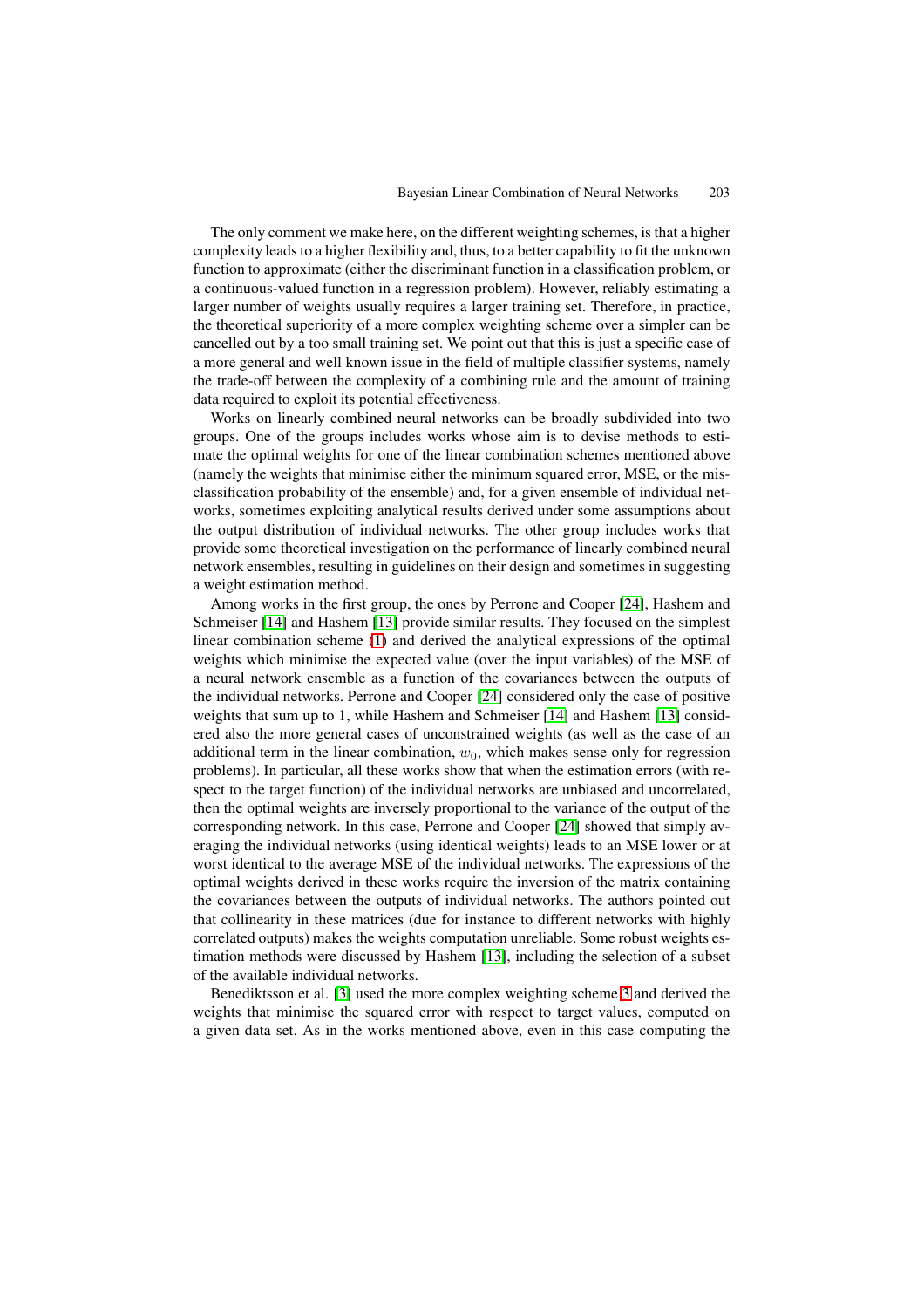weights requires matrix inversion: robust estimation methods are discussed to avoid computational problems.

Tresp and Taniguchi [29] investigated scenarios in which it can be useful to use combination weights that depend on the feature vector of the input sample, as in 4. This can happen when individual networks are trained to solve the same problem but exhibit different statistical characteristics (like a different output variance) in different areas of the feature space[, or](#page-29-10) when they are trained to solve subproblems of the original problem and thus exhibit different strengths or "expertise" in different subsets of t[he](#page-1-1) feature space. Methods for computing the optimal weights in both cases are discussed. In particular, if in the former case the goal is to minimise the variance of the combined estimate of the target function, it is shown that the solution is analogous to the one derived by Perrone and Cooper [24], namely the weights must be inversely proportional to the variance of the output of the corresponding networks (on a given point of the feature space).

The works mentioned so far focus on minimising the MSE of a neural network ensemble. Although this approach [can](#page-29-9) be used also in classification problems, it can lead to suboptimal solutions: it is indeed known that minimising the MSE is not equivalent to minimising misclassification probability. Ueda [33] deals with this issue and proposes a weight estimation method tailored to classification problems, based on an optimisation algorithm aimed at minimising the misclassification probability of a neural network ensemble.

Among works in the second group we menti[on fi](#page-29-8)rst the one by Krogh and Vedelsby [19], in which a particular expression for the expected MSE of an ensemble of linearly combined neural networks is derived, given by the sum of the weighted average of individual networks MSE and of a term (named "ambiguity") depending only on the correlation between their outputs. This is a kind of bias-variance decomposition, but is [diffe](#page-28-10)rent than the one commonly used (derived originally by [10]). The decomposition derived by Krogh and Vedelsby shows that, to obtain an ensemble with a small MSE, it is necessary that the individual networks exhibit a small average MSE and that their outputs are as low correlated as possible. However, these are known to be almost opposite goals (as for the bias and variance components of the M[SE\)](#page-28-11), so a trade-off has to be achieved between them. Differently from works in the other group mentioned above, the results by Krogh and Vedelsby do not provide an analytical expression for the optimal weights. However, they clearly show that, to obtain an effective neural network ensemble, the correlation between individual networks has to be taken into account, as well as their individual performances, and this can be attained during ensemble construction. Furthermore, these results also suggest that also unlabelled samples may be useful for estimating the optimal weights by minimising an estimate of the MSE, since the ambiguity term does not depend on target values.

The results by Krogh and Vedelsby were exploited by Brown et al. [6] to provide a theoretical support to *negative correlation learning*, a method originally proposed by Liu [22]. Such method consists in training *in parallel* the individual members of a linearly combined neural network ensemble by a backpropagation-like learning algorithm, in which the error function of each network is given by its individual er[ro](#page-28-12)r measure (as in standard backpropagation) minus a term depending on the correlation between the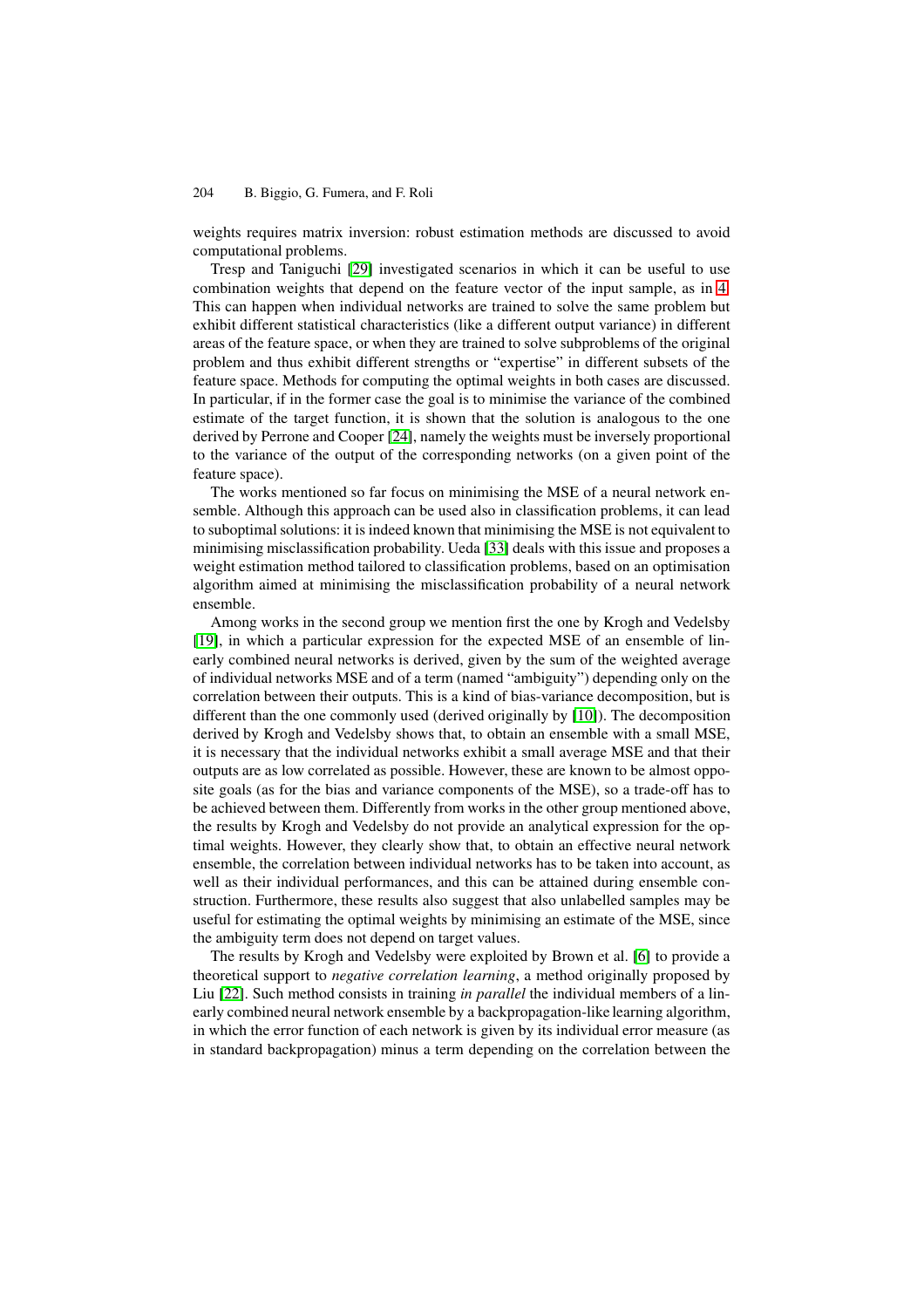outputs of the individual network. As shown by Brown et al. [6], it turns out that (for a proper choice of its parameters), the negative correlation learning algorithm seeks to minimise the overall ensemble error, as given by the ambiguity decomposition.

One of the main theoretical contributions to the field of classifier ensembles was given by Kittler et al. [15], who developed a common theoretic[al](#page-28-12) framework for several classifier combination strategies for the case when individual classifiers use distinct feature subsets that are conditionally independent given the class. In particular, this work showed that several combining strategies, including the sum rule (a variant of the simple average rule), [can](#page-28-13) be derived under some approximations from the product rule. A further analysis of the simple average rule and a comparison with other combining strategies was also reported by Kittler and Alkoot [18] and by Kuncheva [20].

Another relevant contribution, related to linear combiners, was given in works by Tumer and Ghosh [31,32], that were further extended by the authors in [8]. Basically, these works provided an analytical framework for quantifying the reduction of the misclassification probability which can be attained by [lin](#page-28-14)early combining a[n en](#page-28-15)semble of classifiers which provide estimates of the a posteriori probabilities, as a function of mean, variance and [co](#page-29-5)[rrel](#page-29-6)ation of estimation errors. Although the frame[wor](#page-28-4)k by Tumer and Ghosh is based on rather strict assumptions, it was shown, by Fumera and Roli [8], that it allows to accurately predict some qualitative aspects of the behaviour of linear combiners and, thus, to provide some useful practical guidelines for their design. These works will be described in more detail in the next section, where we also present an extension of the framework by Tumer and Ghosh based on less strict assumptions, [pro](#page-28-4)posed in [4].

A relevant application of the results derived in the mentioned works by Tumer and Ghosh and by Fumera and Roli was recently proposed by Zanda et al. [37]. This work generalised the concept of the ambiguity decomposition, previously defined only for regression p[rob](#page-28-5)lems, to classification problems, and proposed an algorithm based on the negative correlation learning framework, which applies to ensembles of linearly combined classifiers. The results derived by Tumer and Ghosh and by F[ume](#page-29-7)ra and Roli were also exploited by the authors in [9] to analyse the behaviour of the misclassification probability of linearly combined classifiers constructed with the bagging method, as a function of the ensemble size.

For the sake of completeness, we conclude this section mentioning some of the most relevant works on neural network ens[em](#page-28-6)bles based on fusion strategies different from the linear combination. The most interesting strategies are perhaps voting-based ones like majority and plurality. Two relevant works on this kind of fusion strategies are the ones by Hansen and Salamon [12] and by Battiti and Colla [2]. Hansen and Salamon considered both the case of neural networks that make independent classification errors on a given sample and the case of dependent errors. In the latter case, to model the effect of correlated errors, they extended the model proposed by Eckhardt and Lee[7] to classification problems, to st[udy](#page-28-16) software reliability throu[gh](#page-28-17) the use of multiple versions of the same program. Battiti and Colla [2] considered instead a more general kind of classification problems, namely classification problems with the reject option, in which a classifier may decide to withhold assigning an input pattern to one of the p[re](#page-28-18)defined classes, if it is not sufficiently confident in the correctness of its classification.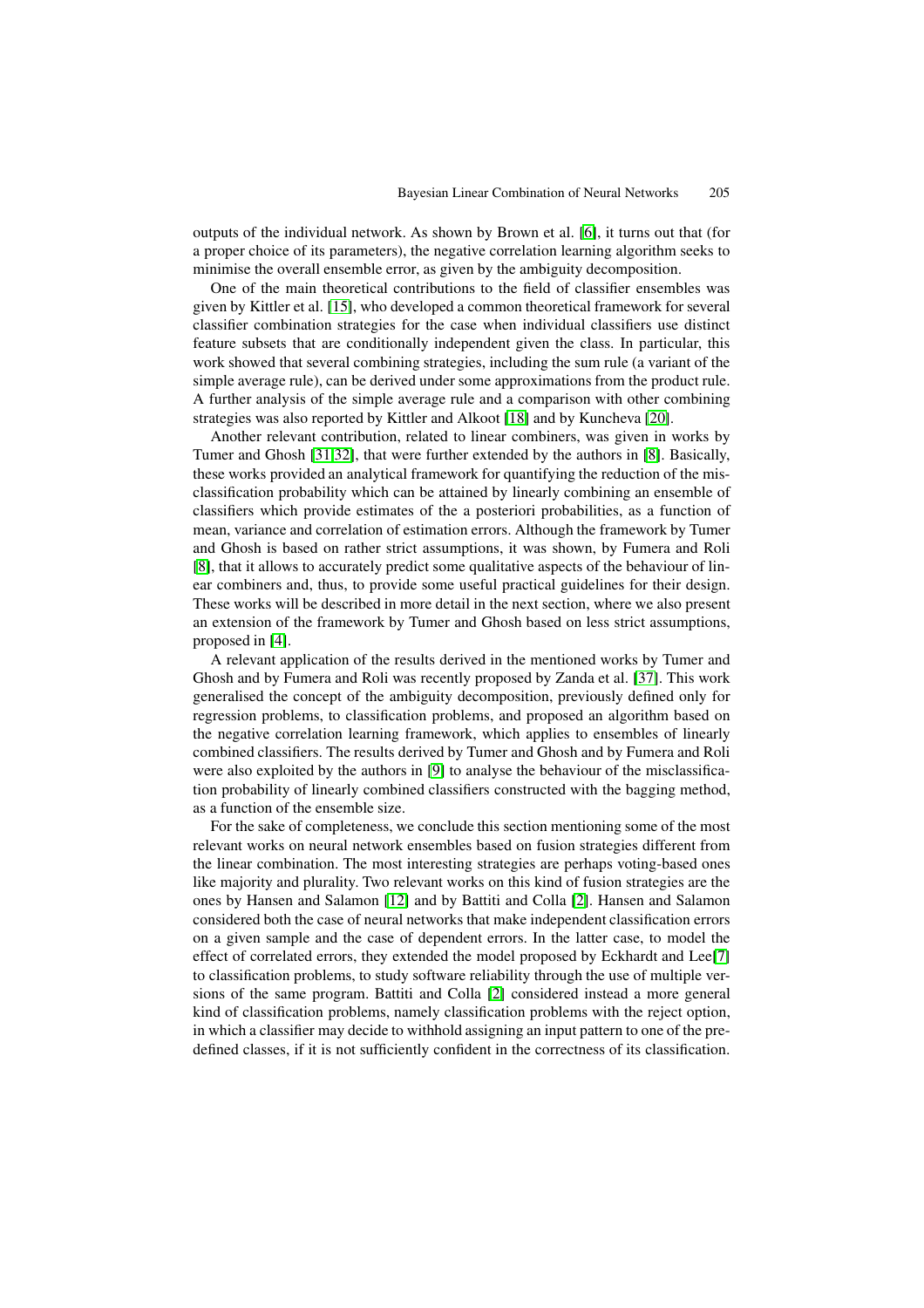Besides experimental results, both works provided some analytical result to quantify the reduction of the classification error attainable by classifier ensembles, mainly under the assumption of independence among the errors of individual classifiers. It is also worth mentioning the work by Rogova [25], who proposed a combination method based on the Dempster-Shafer theory of evidence, tailored to the continuous-valued outputs provided by neural network classifiers.

## **3 An Analytical Model for Li[ne](#page-29-11)ar Combiners**

In this section, we focus on a theoretical analysis of linearly combined classifiers and of neural networks in particular, based on an analytical model derived in works by Tumer and Ghosh and further extended by the authors. The relevance of this model is due to the fact that it is one of the few theoretical models developed so far in the field of classifier ensembles and that it proved to be useful both to improve the understanding of a widely used combining strategy as the linear combination, and to derive practical guidelines for the design of linearly combined classifier ensembles.

In regression problems, it is relatively easy to analytically derive the optimal weights of the linear combination of an ensemble of regressors and compare the performance of individual regressors and of their combination. This is due to the fact that the loss function (typically, the MSE) is usually continuous. Obtaining analogous analytical results for classification problems is known to be much more difficult, since the loss function is discrete. For instance, if the misclassification probability is used as performance measure, the loss function is 0 for correct classifications and 1 for misclassifications. Tumer and Ghosh [30,31,32] developed a model that partially overcomes this problem, allowing to analytically compute and compare the misclassification probability of individual classifiers and of a linear combination of classifiers, under some rather strict assumptions which make analytical derivations possible (it is worth noting that the model was appl[ied](#page-29-12) [als](#page-29-5)[o to](#page-29-6) order statistics combiner in [32]). Their model applies to classifiers which provide estimates of the class posterior probabilities and, thus, also to neural networks. Tumer and Ghosh limited their analysis to the simple average combining rule, providing interesting insights about the factors that affect the performance of this rule. Their model and the main results of their analysis [are](#page-29-6) described in section 3.1. The authors [8] exploited this model to analyse the more general case of the weighted average rule, deriving general guidelines for the design of linear combiners. This work is summarised in section 3.2. As mentioned above, the model by Tumer and Ghosh is based on rather strict assumptions that may not hold in real classification probl[ems.](#page-6-0) This motivat[ed](#page-28-4) the authors to investigate whether a model for linear combiners could be derived under less strict assumptions. Another motivation was given by the observation that (qualitative) pr[edic](#page-10-0)tions derived from the model by Tumer and Ghosh were shown to hold with good accuracy on some real data sets [8]: this raised the issue of better understanding the conditions under which such predictions can be expected to hold. A partial answer to these questions was given in [4], where the authors derived an extension of the model by Tumer and Ghosh by relaxing one of its assumptions. This extension is described in section 3.4.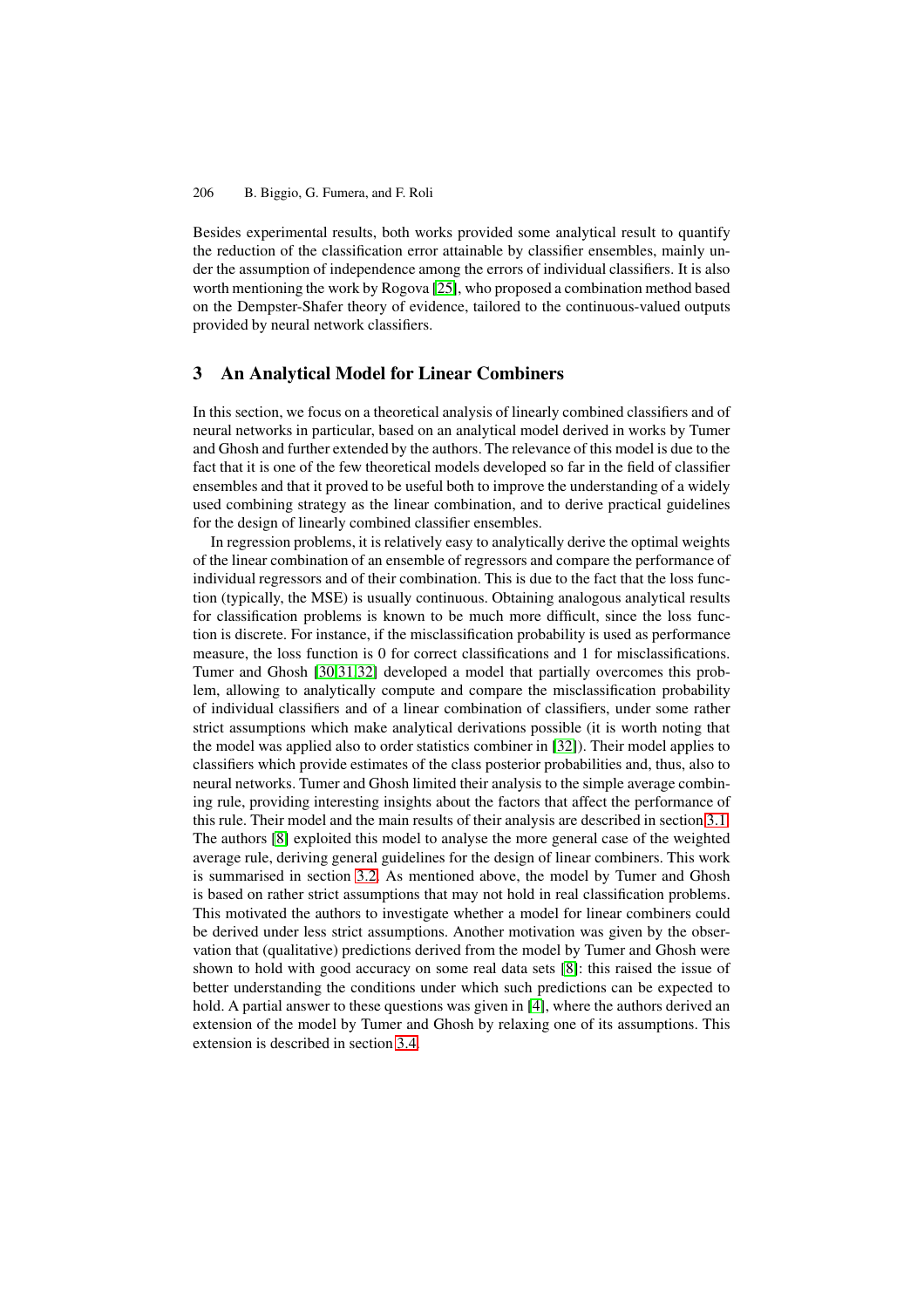## **3.1 The Analytical Model by Tumer and Ghosh**

<span id="page-6-0"></span>The goal of the model by Tumer and Ghosh is to provide an analytical expression of the misclassification probability of individual and linearly combined classifiers, allowing to compare them. The model is focused on classifiers which provide estimates of the class posterior probabilities, like neural networks. The above goal is difficult due to the noncontinuous loss function used in classification problems, as mentioned before. Indeed, many works limited their analysis on a single point in the feature space [15,20,18]. Since analytically computing the overall misclassification probability (over the whole feature space) seems not possible in general, the idea of Tumer and Ghosh was to consider at least a relevant subset of the feature space, namely the neighbourhood of a given class boundary, and to investigate the case in which the individual classifie[rs](#page-28-13) [pro](#page-28-15)[duc](#page-28-14)e a boundary between the same two classes in that neighbourhood. This is a reasonable assumption, if a classifier provides accurate estimates of the a posteriori probabilities. To further simplify the computations, the analysis was limited to a one-dimensional feature space. In this case, the difference between the estimated and the ideal boundary (denoted in the following respectively as  $x<sub>b</sub>$  and  $x<sup>*</sup>$ ) can be simply represented as a shift of the former from the latter, by an amount b given by  $b = x_b - x^*$ . An example is depicted in Fig. 1, involving a boundary between any two classes  $\omega_i$  and  $\omega_j$ . When the estimated class boundaries are used, the contribution of the considered subset of the feature space to the overall misclassification probability can be subdivided into a Bayes error, due to the overlap of the class posterior probabilities (corresponding to the light grey area of Fig. [1\),](#page-6-1) and an *added error*, due to the mismatch between the ideal and estimated boundaries (corresponding to the dark grey area of Fig. 1). The added error is due to the fact that, if  $b > 0$  as in Fig. 1, samples in the interval  $[x^*, x_b]$  are assigned by the estimated boundaries to class  $\omega_i$  instead of class  $\omega_i$ . The added error with respect to Bayes error is [giv](#page-6-1)en by the following expression (note that it holds both when  $b > 0$ and when  $b < 0$ :



<span id="page-6-1"></span>**Fig. 1.** True posteriors (*solid lines*) between classes  $\omega_i$  and  $\omega_j$  around the optimal boundary  $x^*$ . Estimated posteriors (*dotted lines*) lead to a different boundary, shifted from  $x^*$  to  $x_b$  by an amount b, and to an added error (*dark grey area*) over the Bayes error (*light grey area*)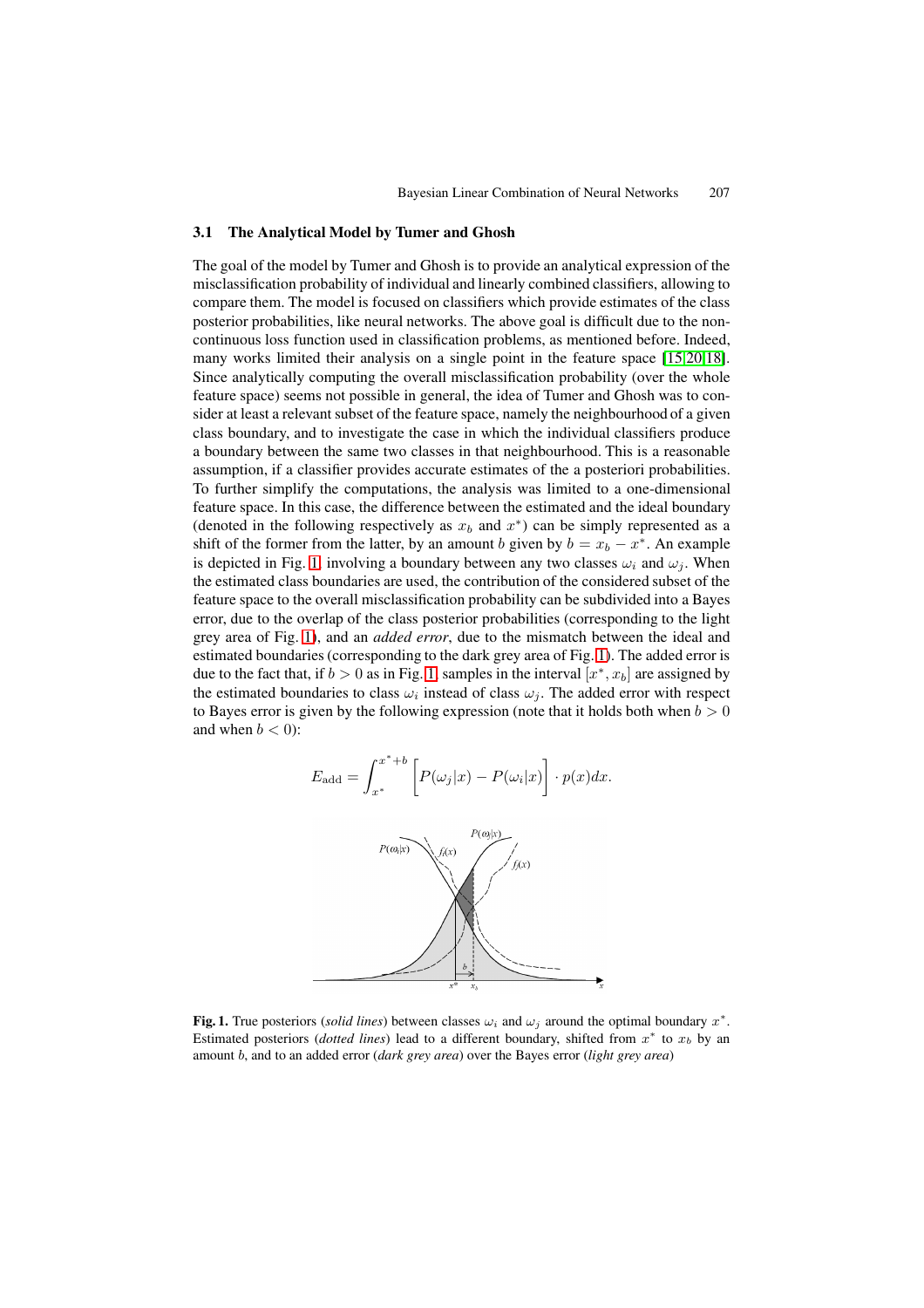Now the idea of Tumer and Ghosh is to compute the above added error as a function of the estimation errors made by a classifier on the a posteriori probabilities. To this aim, without loosing generality, they write the classifier's output (namely, the estimated posterior probability) for a generic class  $\omega_k$  and for a point x in the feature space as:

<span id="page-7-0"></span>
$$
f_k(x) = P(\omega_k|x) + \varepsilon_k(x),\tag{5}
$$

where  $\varepsilon_k(x)$  denotes the estimation error. To compute the added error, Tumer and Ghosh make a first-order approximation of the true posteriors and a zero-order approximation of  $p(x)$  around  $x^*$  (note that this approximation is reasonable, if the classifier provides accurate estimates of the a posteriori probabilities as assumed above and, thus, the estimated boundary is close to ideal one):

$$
P(\omega_k|x) \simeq P(\omega_k|x^*) + (x - x^*) \cdot P'(\omega_k|x), \tag{6}
$$

where  $P'(\omega_k|x)$  is the first derivative of  $P(\omega_k|x)$  with respect to x. Note that under this approximation, the corresponding added error region (the dark grey area in fig. 1) becomes a triangle. The added error can thus be approximated as

<span id="page-7-1"></span>
$$
e_{\text{add}} = \int_{x^*}^{x^*+b} \left[ P(\omega_j | x) - P(\omega_i | x) \right] \cdot p(x) dx
$$
  
\n
$$
\simeq \int_{x^*}^{x^*+b} \left[ P(\omega_j | x^*) - P(\omega_i | x^*) \right]
$$
  
\n
$$
+ (x - x^*) \cdot \left[ P'(\omega_j | x) - P'(\omega_i | x) \right] p(x^*) dx
$$
  
\n
$$
= \frac{p(x^*)t}{2} b^2 \tag{7}
$$

where  $t = P'(\omega_j | x_b) - P'(\omega_i | x_b)$ . Finally, b can be expressed as a function of the estimation errors, by noting first that  $f_i(x_b) = f_i(x_b)$  (since the estimated posteriors of classes  $\omega_i$  and  $\omega_j$  are by definition identical on  $x_b$ ) and then rewriting this equality, using the above approximation for the posteriors (note also that  $P(\omega_i | x^*) = P(\omega_i | x^*)$ ):

$$
P(\omega_i|x^*) + b \cdot P'(\omega_i|x_b) + \varepsilon_i(x_b) = P(\omega_j|x^*) + b \cdot P'(\omega_j|x_b) + \varepsilon_j(x_b),
$$

$$
b = \frac{\varepsilon_j(x_b) - \varepsilon_i(x_b)}{t}.
$$
(8)

Up to now, classifier outputs  $f_k(x)$  have been considered as fixed. In practice, they are random variables, since they depend on a random training set used for classifier training and, possibly, on random parameters of the learning algorithm (for instance, the initial values of the connection weights in a neural network). According to eq. 5, this means that the estimation errors  $\varepsilon_k(x)$  are random variables, which implies that the shift  $b$  between the ideal and the estimated boundary, and the added error  $7$ , are random variables as well. For this reason, the performance measure usually considered in classification problems is the *expected* misclassification probability over training se[ts.](#page-7-0) Assuming that each realisation of the classifier outputs provides an estimated boundary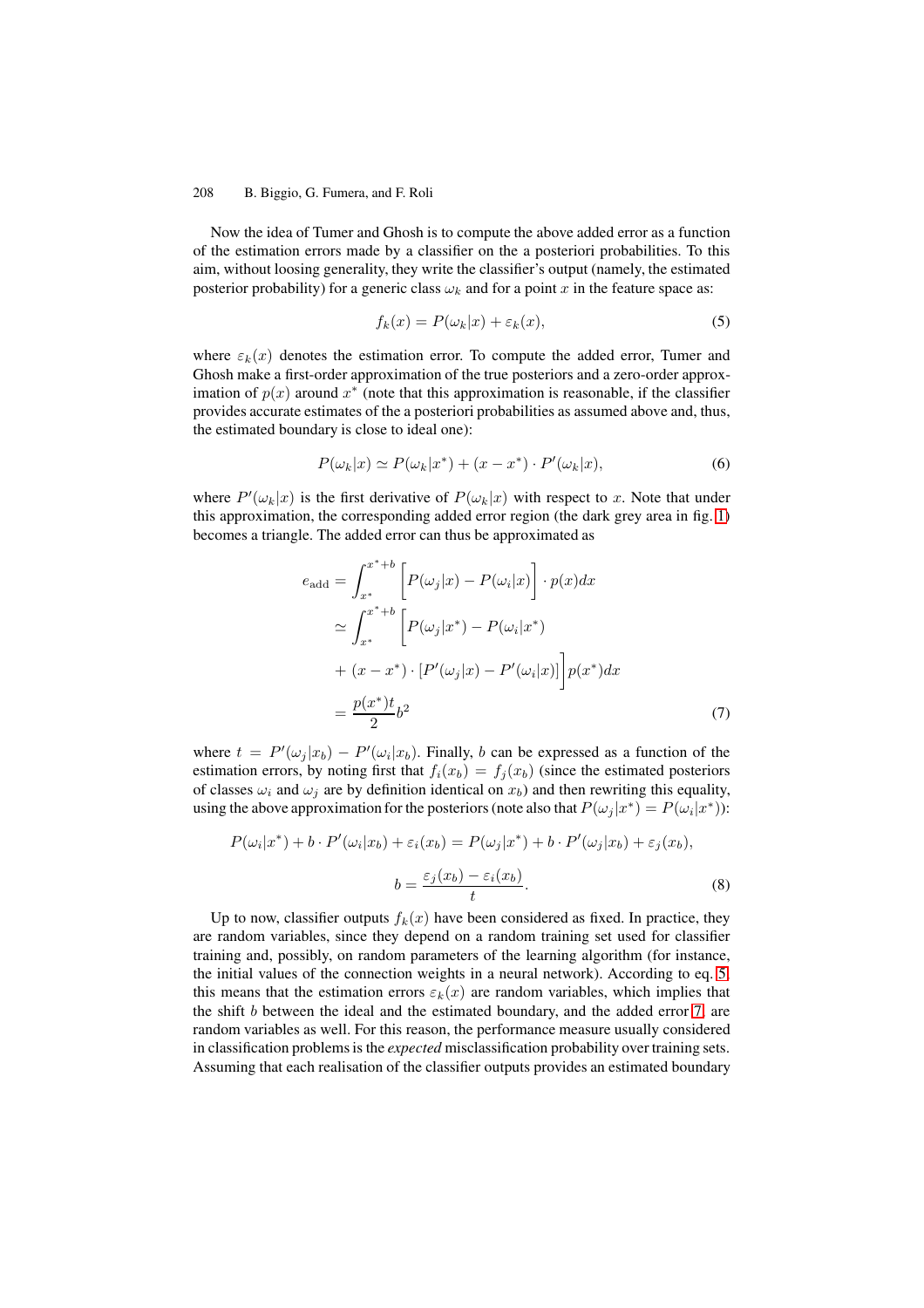between classes  $\omega_i$  and  $\omega_j$  in a neighbourhood of  $x^*$ , it makes sense to compute the expected value of the added error 7, which is given by:

$$
E_{\rm add} = \frac{p(x^*)t}{2} (\beta_b^2 + \sigma_b^2),
$$
\n(9)

where  $\beta_b$  and  $\sigma_b^2$  denote respectiv[ely](#page-7-1) the mean and variance of b. From 8, assuming that estimation errors on different classes ( $\varepsilon_i(x)$  and  $\varepsilon_j(x)$ ,  $i \neq j$ ) are uncorrelated, it easily follows that

<span id="page-8-4"></span>
$$
\beta_b = \frac{\beta_i - \beta_j}{t}, \quad \sigma_b^2 = \frac{\sigma_i^2 + \sigma_j^2}{t^2},\tag{10}
$$

where  $\beta_k$  and  $\sigma_k^2$  are respectively the mean and variance of the estimation error  $\varepsilon_k(x_b)$ .

Consider now an ensemble of  $N$  classifiers which are combined by averaging their outputs. The corresponding estimated posterior for class  $\omega_k$  is given by

<span id="page-8-1"></span>
$$
f_k^{\rm sa}(x) = \frac{1}{N} \sum_{m=1}^{N} f_k^m(x) = P(\omega_k | x) + \varepsilon_k^{\rm sa}(x), \tag{11}
$$

where

$$
\varepsilon_k^{\text{sa}}(x) = \frac{1}{N} \sum_{m=1}^{N} \varepsilon_k^m(x). \tag{12}
$$

Note that eq. 12 simply states that the estimation error of the linear combination is the average of the estimation errors made by the individual classifiers. Assuming that, for each realisation of the  $N$  classifiers, also their linear combination provides an estimated boundary  $x_{b^{sa}}$  between classes  $\omega_i$  and  $\omega_j$  in a neighbourhood of  $x^*$ , repeating the same computation[s abo](#page-8-0)ve one easily finds that the added error of the ensemble is

<span id="page-8-0"></span>
$$
e_{\text{add}}^{\text{sa}} = \frac{p(x^*)t}{2} (b^{\text{sa}})^2,\tag{13}
$$

and its expected value is given by

<span id="page-8-3"></span>
$$
E_{\rm add}^{\rm sa} = \frac{p(x^*)t}{2} (\beta_{b^{\rm sa}}^2 + \sigma_{b^{\rm sa}}^2),\tag{14}
$$

where  $b^{sa}$  denotes the shift  $x_{b^{sa}} - x^*$ , which is given by

<span id="page-8-5"></span>
$$
b^{\rm sa} = \frac{\varepsilon_i^{\rm sa}(x_{\rm b^{\rm sa}}) - \varepsilon_j^{\rm sa}(x_{\rm b^{\rm sa}})}{t},\tag{15}
$$

while  $\beta_{b^{sa}}$  and  $\sigma_{b^{sa}}^2$  are the mean and variance of  $b^{sa}$ . The mean  $\beta_{b^{sa}}$  can be written as

<span id="page-8-2"></span>
$$
\beta_{b^{\rm sa}} = \frac{\beta_i^{\rm sa} - \beta_j^{\rm sa}}{t} = \frac{1}{N} \sum_{m=1}^{N} \frac{\beta_i^m - \beta_j^m}{t} = \frac{1}{N} \sum_{m=1}^{N} \beta_{b^m},\tag{16}
$$

where  $\beta_{b^m}$  is given by 10 (now we use the superscripts to denote the different individual classifiers). The expression of the variance  $\sigma_{b^{\text{sa}}}^2$ , can be obtained by noting that eq. 12 implies that the variance  $(\sigma_k^{\text{sa}})^2$  of the estimation error  $\varepsilon_k^{\text{sa}}(x_{\text{b}^{\text{sa}}})$  is given by

<span id="page-8-6"></span>
$$
(\sigma_k^{\text{sa}})^2 = \frac{1}{N^2} \sum_{m=1}^{N} (\sigma_k^m)^2 + \frac{1}{N^2} \sum_{m=1}^{N} \sum_{n \neq m} \rho_k^{mn} \sigma_k^m \sigma_k^n, \tag{17}
$$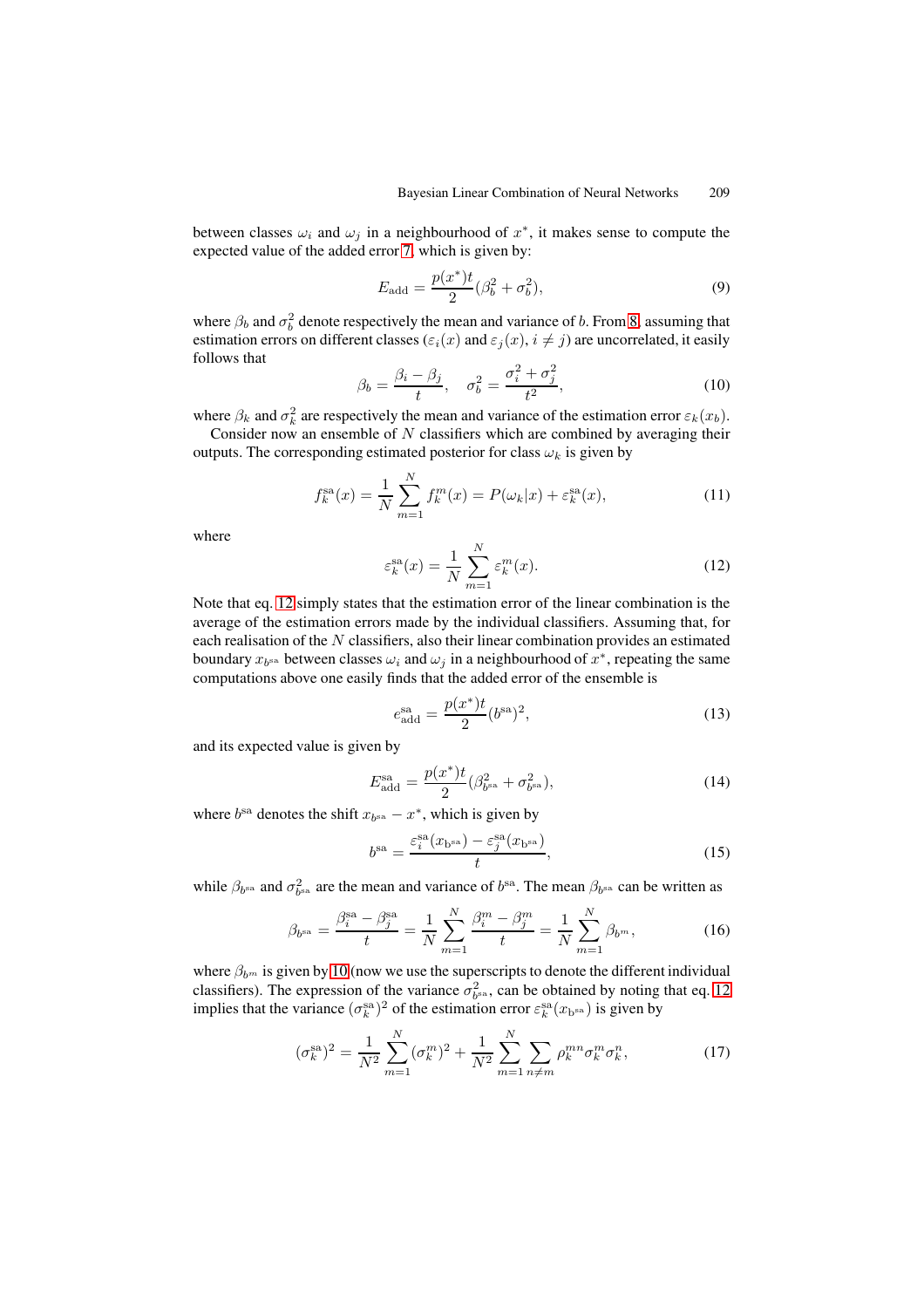where  $\rho_k^{mn}$  is the correlation coefficient between  $\varepsilon_k^m(x_{b^{\text{sa}}})$  and  $\varepsilon_k^n(x_{b^{\text{sa}}})$ , and  $\sigma_k^m$  is the standard deviation of  $\varepsilon_k^m(x_{\text{bsa}})$ . Assuming that estimation errors on different classes,  $\varepsilon_i^m(x)$  and  $\varepsilon_j^n(x)$   $i \neq j$ , are uncorrelated also for the classifier ensemble, from eq. 15 it turns out that  $\sigma_{b^{sa}}^2 = \frac{1}{t^2} [(\sigma_i^{sa})^2 + (\sigma_j^{sa})^2]$ . Therefore, using eq. 17 one finally obtains:

$$
\sigma_{b^{\rm sa}}^2 = \frac{1}{N^2} \sum_{m=1}^N \sigma_{b^m}^2 + \frac{1}{t^2} \frac{1}{N^2} \sum_{m=1}^N \sum_{n \neq m} (\rho_i^{mn} \sigma_i^m \sigma_i^n + \rho_j^{mn} \sigma_j^m \sigma_j^n), \tag{18}
$$

where  $\sigma_{b^m}^2$  is given by eq. 10.

<span id="page-9-0"></span>Let us now summarise the main results above. First, under the assumption and the approximations mentioned above (which will be further discussed in section 3.3), the added error is proportional to the squared distance (the shift) between the ideal and the estimated boundary (see e[qs. 7](#page-8-1) and 13). It follows that its expected value is proportional to the sum of two terms: one depending on the bias of the boundary shift, the other on its variance (eqs. 9 and 14). In particular, the bias of the boundary shift depe[nds](#page-15-0) only on the bias of the estimation errors, according to eqs. 10 and 16, while its variance depends on the variance of t[he](#page-7-1) est[ima](#page-8-3)tion errors, according to eqs. 10 and 18 and, for the linear combiner, also on the correlation between the estimation errors of different classifiers on the [sa](#page-8-4)me [clas](#page-8-5)s (18). It is worth noting that this can be considered as a bias-variance decomposition of the misclassification pr[obab](#page-8-1)ilit[y, re](#page-8-6)lated to a subset of the feature space.

Given that the expected added error both of individual classifiers and of their linear combination is given in terms [of t](#page-9-0)he bias and variance of estimation errors of individual classifiers, it becomes possible to compare the two expressions to quantify the reduction attainable by the linear combination. The comparison can be made separately for the bias and variance components. In the following, we summarise the main results of this comparison reported by Tumer and Ghosh [31,32] and by Fumera and Roli [8].

First, eq. 16 shows that the bias of the boundary shift of the linear combiner  $\beta_{b^{sa}}$  is the average of the individual boundary shift biases,  $\beta_{b_1}, \ldots, \beta_{b_N}$ . This means that the bias component of the expected added error of the linear combination 14 is between the minimum and the maximum of the bias ter[ms](#page-29-5) [of i](#page-29-6)ndividual networks:

$$
\min_{m} \beta_b^m \le \beta_{b^{\text{sa}}} \le \max_{m} \beta_b^m. \tag{19}
$$

With regard to the variance components 10 and 18, an analytical comparison is possible only under some simplifying assumptions. If the variances of the estimation errors are all identical (namely,  $(\sigma_k^m)^2 = \sigma^2$  for each k and m), as well as the correlations on different classes (namely,  $\rho_i^{mn} = \rho_j^{mn}$  for each  $m, n$ ), then eq. 18 becomes

$$
\sigma_{b^{\rm sa}}^2 = \frac{1 + (N - 1)\delta_{ij}}{N}\sigma_b^2,\tag{20}
$$

where  $\sigma_b^2 = 2 \frac{\sigma^2}{t^2}$  (from 10),  $\delta_{ij} = \frac{\delta_j + \delta_j}{2}$ , and  $\delta_k = \frac{1}{N(N-1)} \sum_{m=1}^N \sum_{n \neq m} \rho_k^{mn}$  $\delta_k = \frac{1}{N(N-1)} \sum_{m=1}^N \sum_{n \neq m} \rho_k^{mn}$  $\delta_k = \frac{1}{N(N-1)} \sum_{m=1}^N \sum_{n \neq m} \rho_k^{mn}$ . Noting that  $\delta_k \geq -\frac{1}{N-1}$ , one gets  $0 \leq \frac{1+(N-1)\delta_{ij}}{N} \leq 1$ . In particular, this term equals 1, if the estimation errors exhibit the maximum positive correlation,  $\rho_k^{mn} = 1$ , for each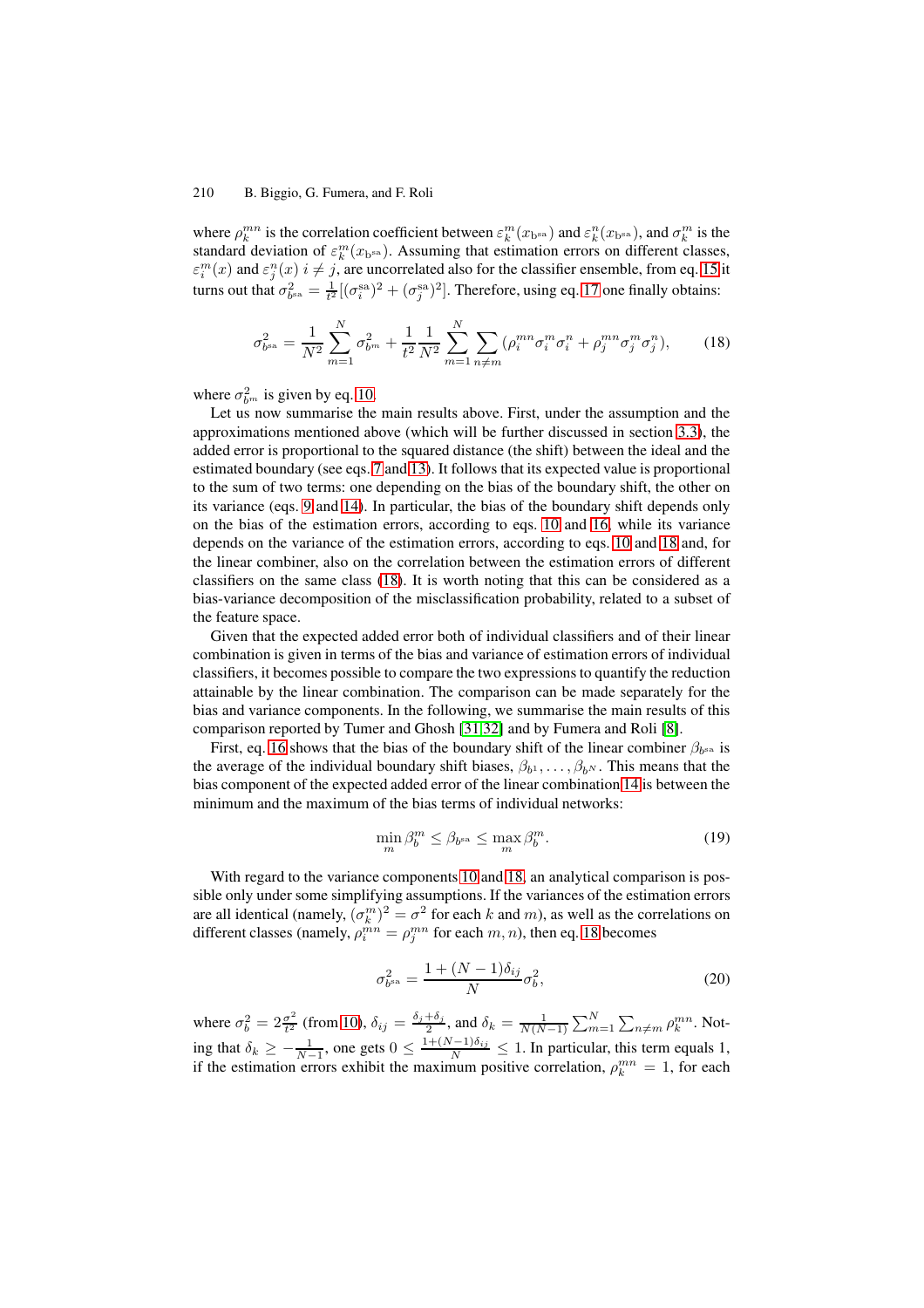$m, n$ . In this case, the variance component of the linear combination is identical to the one of each individual classifier: no reduction is attained by combining classifiers. Instead, if the estimation errors are uncorrelated ( $\rho_k^{mn} = 0$ ), then the term  $\frac{1 + (N-1)\delta_{ij}}{N}$  becomes zero, and we have  $\sigma_{b^{\text{sa}}}^2 = \sigma_b^2/N$ : this means that combining networks with uncorrelated estimation errors (equivalently, uncorrelated outputs), the variance component of the expected added error is reduced by a factor equal to the ensemble size,  $N$ . Finally, if the correlation between estimation errors is negative and attains the minimum possible value, then  $\frac{1+(N-1)\delta_{ij}}{N} = 0$ , which implies  $\sigma_{b^{\text{sa}}}^2 = 0$ : in other words, combining negatively correlated networks can allow to reduce to zero the variance component of the expected added error. In the most general case of different variances and correlations, it is not possible to analytically compute the reduction of the variance component with respect to individual classifiers, but it is easy to show from 18 that the variance component of the linear combination can not be greater than the maximum variance component among individual classifiers:  $0 \leq \sigma_{b^{\text{sa}}}^2 \leq \max_m \sigma_{b^m}^2$ . In particular, the lower the correlations, the lower  $\sigma_{b^{\text{sa}}}^2$ . This clearly shows that linearly combining as low correlated networks as possible is always beneficial in classification p[robl](#page-9-0)ems, as well as in regression problems.

Putting together the conclusions drawn above about the bias and variance components, it follows that by simple averaging an ensemble of networks one is guaranteed to obtain bias and variance components of the expected added error not higher than the maximum corresponding components of individual classifiers. However, while there is no direct way to control the bias component of the ensemble, the variance component can be reduced by combining as low correlated networks as possible. Therefore this suggests the following strategy to face the well known bias-variance dilemma: to construct an effective ensemble one should use individual classifiers with as low bias as possible (since it is not necessarily reduced by averaging networks), while the resulting high variance will be reduced by averaging them, provided that they exhibit low correlated outputs [32]. With regard to this issue, it is commonly believed that it is difficult to obtain a large number of classifiers that exhibit uncorrelated or even negatively correlated estimation errors, as claimed also by Tumer and Ghosh [32]. However, we point out that actually it is rather easy to obtain classifiers which make estimation errors  $\varepsilon_k^m(x), \varepsilon_k^n(x)$  t[hat](#page-29-6) are uncorrelated on each given point x in feature space, as shown in [9].

## **3.2 Application of the Model to the Weighted Average Rule**

<span id="page-10-0"></span>Si[mp](#page-28-6)le averaging the outputs of a network ensemble is a widely used and very simple combination strategy, which does not require to set the value of any parameter. Weighted averaging is a more general and more flexible strategy, which however requires to estimate the best combination weights, usually from a labelled data set. The model by Tumer and Ghosh was applied to the analysis of the weighted average combining rule by the authors [8], with the main aim to investigating the reduction of the expected added error attainable both with respect to individual classifiers and to the simple average rule, provided that the optimal combination weights are used. In this section we summarise the main results of our analysis. We point out that the problem of weights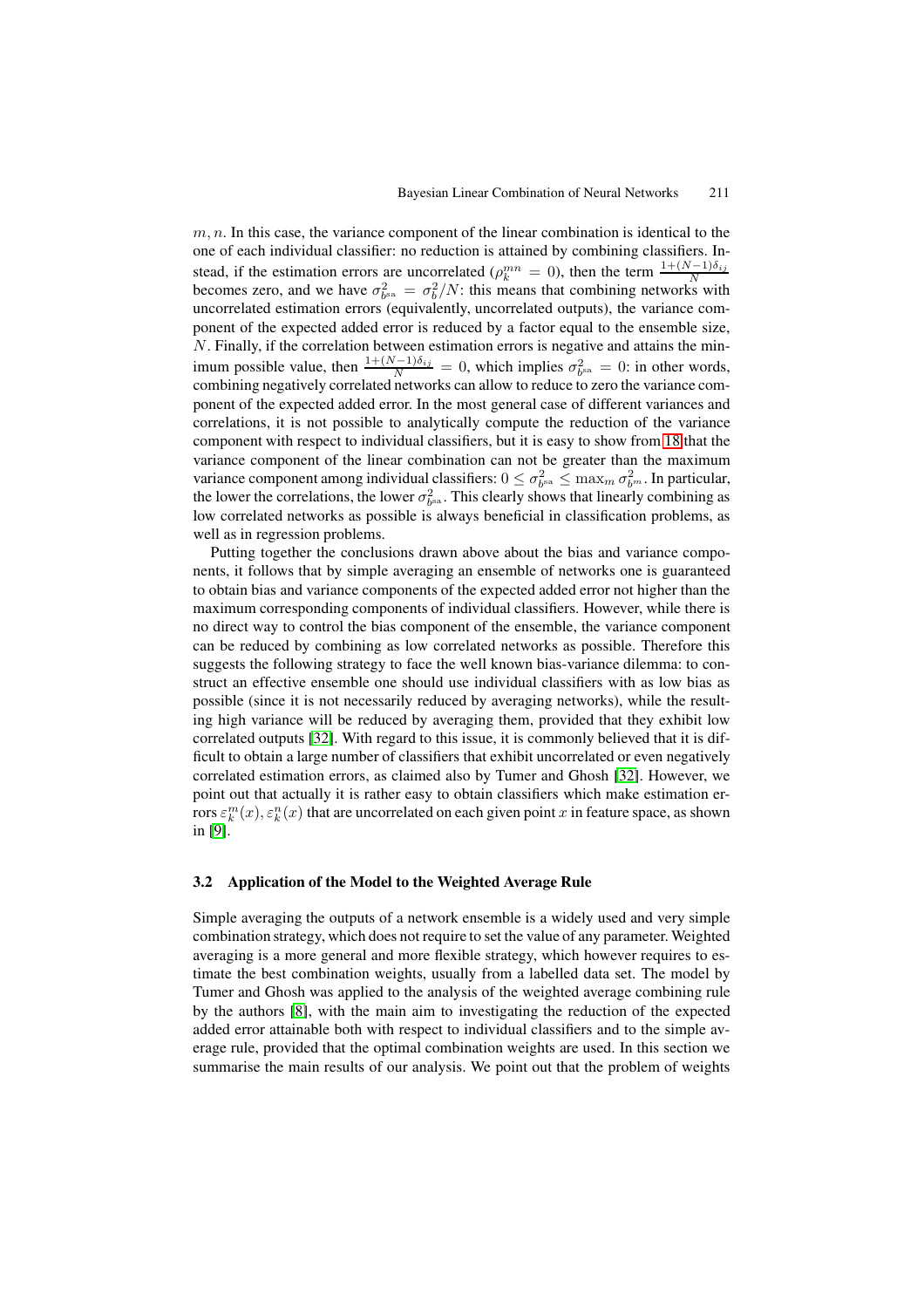estimation was previously investigated by several authors (see section 2), and was not considered in [8].

Let us start by the expression of the estimated posterior probabilities using the weighted average rule:

$$
f_k^{\text{wa}}(x) = \sum_{m=1}^{N} w_m f_k^m(x) = P(\omega_k | x) + \varepsilon_k^{\text{wa}}(x), \tag{21}
$$

where

$$
\varepsilon_k^{\text{wa}}(x) = \sum_{m=1}^N w_m \varepsilon_k^m(x). \tag{22}
$$

The analysis in [8] was focused on the case of non-negative weights, which is usually considered in works on linear combiners. Without loosing generality, to simplify computations it is useful to add the constraint the weights sum up to 1:

$$
w_m \ge 0 \quad m = 1, ..., N, \quad \sum_{m=1}^{N} w_m = 1. \tag{23}
$$

Under the same assumptions and approximations made by Tumer and Ghosh, reported in section 3.1, denoting with  $b^{sa}$  the shift between the ideal boundary and the one estimated by the weighted average combiner, one obtains:

<span id="page-11-1"></span>
$$
b^{\text{wa}} = \frac{\varepsilon_i^{\text{wa}}(x_{b^{\text{wa}}}) - \varepsilon_j^{\text{wa}}(x_{b^{\text{wa}}})}{t}, \tag{24}
$$

while the expected added error is given by

$$
E_{\text{add}}^{\text{wa}} = \frac{p(x^*)t}{2} (\beta_{b^{\text{wa}}}^2 + \sigma_{b^{\text{wa}}}^2). \tag{25}
$$

It is easy to see that we have again a bias component given by

<span id="page-11-0"></span>
$$
\beta_{b^{wa}}^2 = \frac{1}{t^2} \sum_{m=1}^N w_m^2 (\beta_i^m - \beta_j^m)^2 + \frac{1}{t^2} \sum_{m=1}^N \sum_{n \neq m} w_m w_n (\beta_i^m - \beta_j^m) (\beta_i^n - \beta_j^n), \qquad (26)
$$

and a variance component given by

$$
\sigma_{b^{\rm wa}}^2 = \frac{1}{t^2} \sum_{m=1}^N w_m^2 [(\sigma_i^m)^2 + (\sigma_j^m)^2] + \frac{1}{t^2} \sum_{m=1}^N \sum_{n \neq m} w_m w_n (\rho_i^{mn} \sigma_i^m \sigma_i^n + \rho_j^{mn} \sigma_j^m \sigma_j^n).
$$
(27)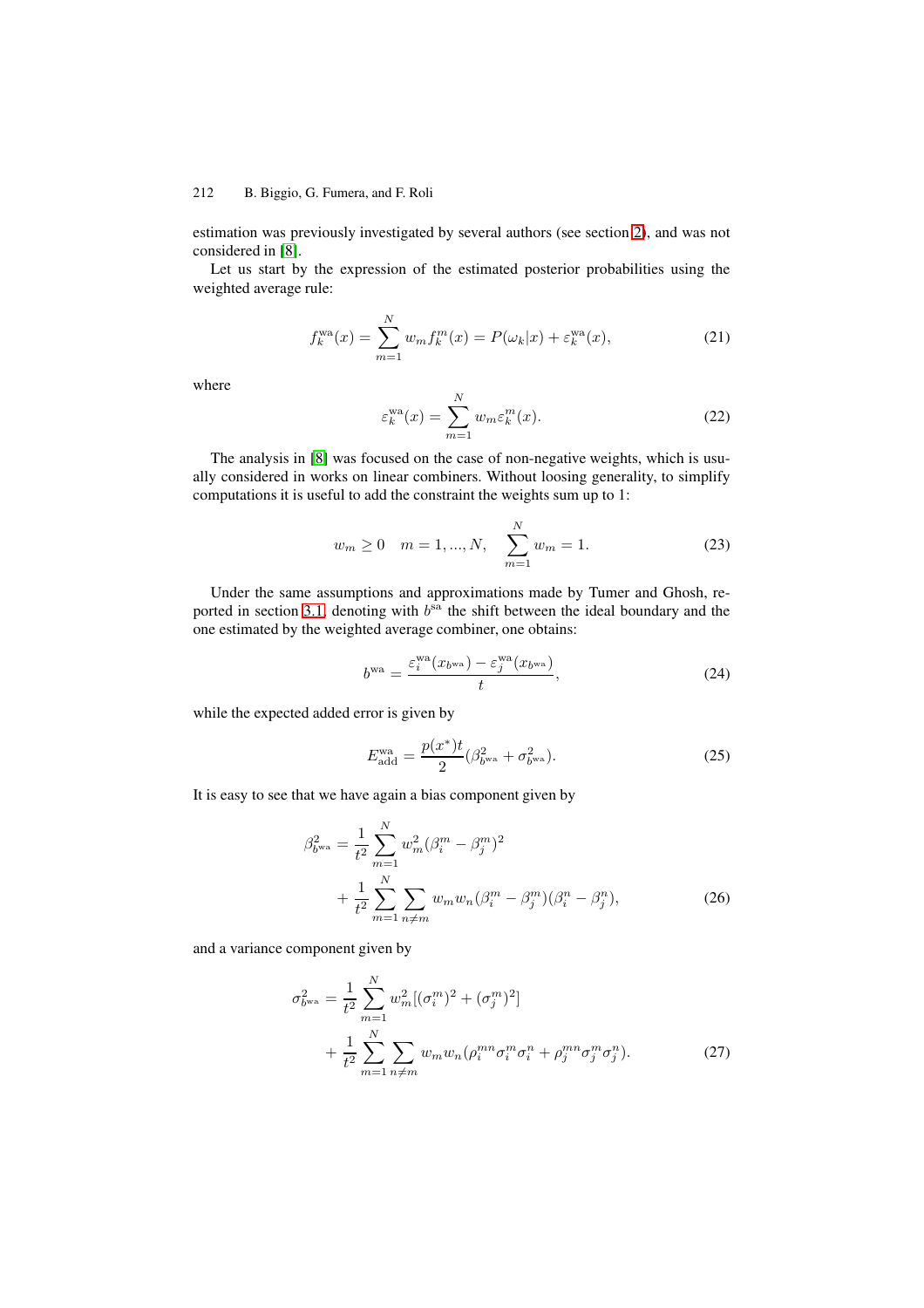#### Bayesian Linear Combination of Neural Networks 213

To compare the expected added error above with the one of individual classifiers and of their simple averaging, it is first necessary to compute the optimal weights, defined the ones which minimise the expected added error 25 under constraints 23. From the expressions above, it is easy to see that this is a quadratic optimisation problem, but it turns out that it can be analytically solved only for particular values of the parameters (namely, of the biases, variances and correlations of the estimation errors of individual classifiers). A case of particular interest is when the [est](#page-11-0)imation errors are [unb](#page-11-1)iased and uncorrelated. In this case, the expected added error of the *m*-th individual classifier and of the weighted average are respectively:

$$
E_{\text{add}}^{m} = \frac{p(x^{*})}{2t} [(\sigma_i^{m})^2 + (\sigma_j^{m})^2], \qquad (28)
$$

<span id="page-12-1"></span>
$$
E_{\text{add}}^{\text{wa}} = \frac{p(x^*)}{2t} \sum_{m=1}^{N} w_m^2 [(\sigma_i^m)^2 + (\sigma_j^m)^2] = \sum_{m=1}^{N} w_m^2 E_{\text{add}}^m.
$$
 (29)

In other words, by weighted averaging an ensemble of networks with unbiased and uncorrelated estimation errors, the corresponding expected added error is equal to the linear combination of the ones of individual classifiers, with squared weights. The optimal weights can be found by using the technique of Lagrange multipliers, and turn out to be inversely proportional to to expected added error of the corresponding network (note that this result is analogous to the one obtained for regression problems by Perrone and Cooper [24] and by Hashem [13]):

$$
w_m = \left(\sum_{n=1}^{N} \frac{1}{E_{\text{add}}^n}\right)^{-1} \frac{1}{E_{\text{add}}^m}.
$$
 (30)

Finally, substituting 30 into 29 one obtains:

<span id="page-12-0"></span>
$$
E_{\text{add}}^{\text{wa}} = \frac{1}{\frac{1}{E_{\text{add}}^{1}} + \dots + \frac{1}{E_{\text{add}}^{N}}}.
$$
\n(31)

Clearly, if one uses [inst](#page-12-0)ead [the](#page-12-1) simple average rule, the corresponding expected added error is:

$$
E_{\text{add}}^{\text{sa}} = \frac{1}{N^2} \sum_{m=1}^{N} E_{\text{add}}^{m}.
$$
 (32)

To sum up, in the case of uncorrelated and unbiased estimation errors, the expected added error of the simple and weighted average are, respectively,  $\frac{1}{N}$  times the arithmetic mean and  $\frac{1}{N}$  times the harmonic mean of the added error of the individual classifiers. Note that, as one can expect, the optimal weights are  $1/N$  (namely, simple averaging is the best linear combination strategy), if and only if all individual classifiers exhibit the same performance (namely, if their expected added errors are all identical).

The above expressions of the expected added error allow to compare the performance of the simple and the weighted average rules by taking into account only the expected added errors of the individual classifiers, sine they do not depend explicitly on the means, variances and correlations of their estimation errors. The comparison can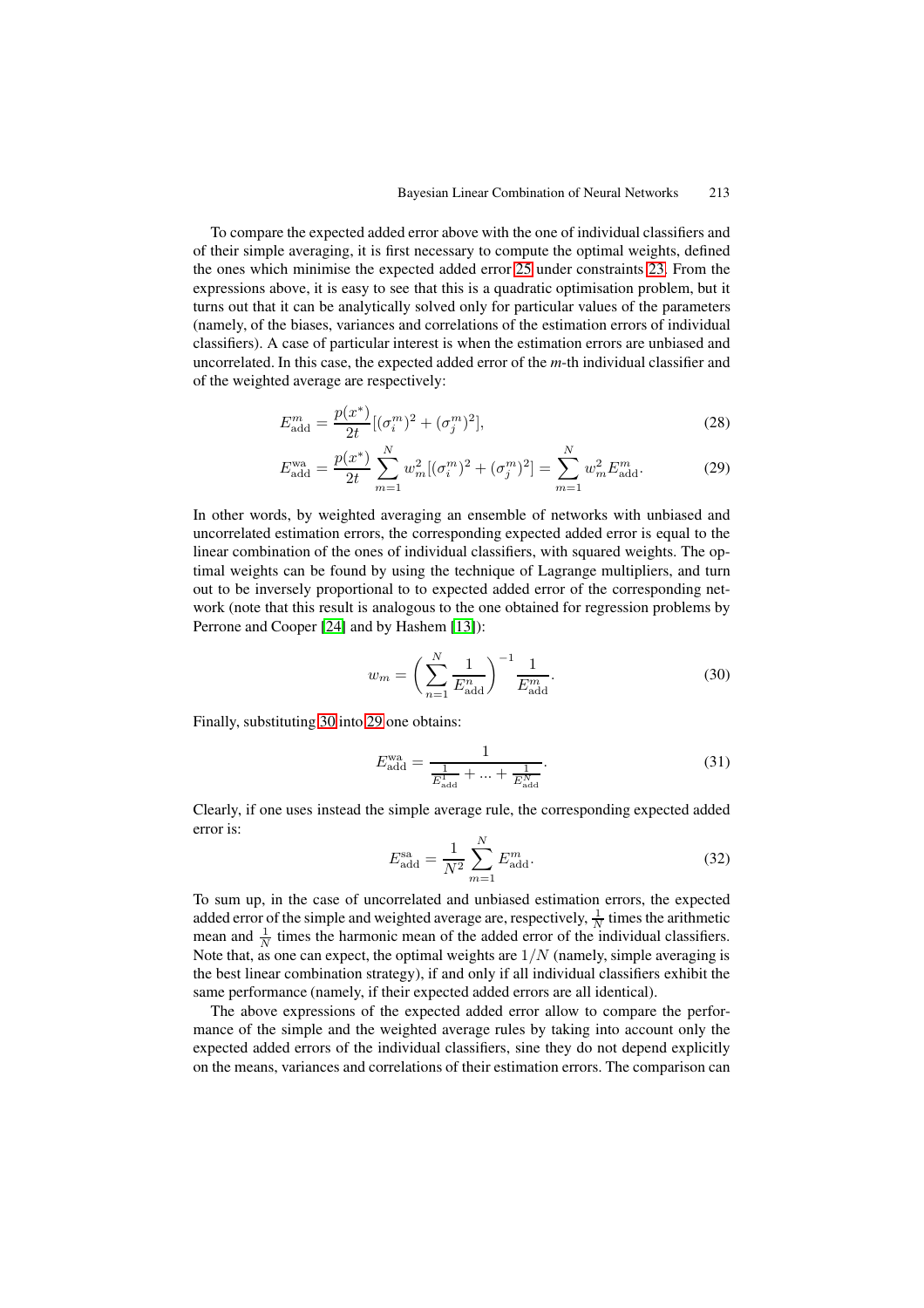

**Fig. 2.** For fixed N and error range width  $E_{\text{add}}^N - E_{\text{add}}^1$ , the patterns of the expected added error of the individual classifiers corresponding the maximum (a) and minimum performance imbalance (b) conditions is shown

<span id="page-13-0"></span>be made, conveniently, in terms of the difference between the expected added errors of the simple and the weighted average,  $E_{\text{add}}^{\text{sa}} - E_{\text{add}}^{\text{wa}}$ , as a function of the lowest and the highest expected added error of individual networks (note that the above difference is always non negative, since when the optimal weights are used, the simple average can not outperform the weighted average). Without loosing generality, classifiers can be ordered for increasing values of their expected added error, so that classifier 1 is the best and classifier N is the worst:  $E_{\text{add}}^1 \leq E_{\text{add}}^2 \leq ... \leq E_{\text{add}}^N$ . Now, for given values of  $E_{\text{add}}^1$  and  $E_{\text{add}}^N$ , what is the behaviour of  $E_{\text{add}}^{\text{sa}} - E_{\text{add}}^{\text{wa}}$  with respect to the performance of the other classifiers,  $E_{\text{add}}^2$ , ...,  $E_{\text{add}}^{N-1}$ ? It turns out that  $E_{\text{add}}^{\text{sa}}$  –  $E_{\text{add}}^{\text{wa}}$ , namely the advantage of the weighted average over the simple average, is minimum when classifiers  $2, \ldots, N$  exhibit the same expected added error, equal to

$$
E_{\text{add}}^{m} = 2 \frac{E_{\text{add}}^{1} \cdot E_{\text{add}}^{N}}{E_{\text{add}}^{1} + E_{\text{add}}^{N}}.
$$
\n(33)

This condition, depicted in Fig. 2(a), was named in [8] *minimum performance imbalance* condition, where the term *performance imbalance* was used to denote the fact that the individual networks exhibit different performances. Instead,  $E_{\text{add}}^{\text{sa}} - E_{\text{add}}^{\text{wa}}$  is maximum when a subset of  $N - k - 1$  classifiers exhibit the same performance as the best one  $(E_{\text{add}}^m = E_{\text{add}}^1, \quad m = 2, ..., N - k)$  $(E_{\text{add}}^m = E_{\text{add}}^1, \quad m = 2, ..., N - k)$  $(E_{\text{add}}^m = E_{\text{add}}^1, \quad m = 2, ..., N - k)$ , while the [re](#page-28-4)maining ones exhibit the same performance of the worst one  $(E_{\text{add}}^m = E_{\text{add}}^N, \quad m = N - k + 1, ..., N - 1)$ , where k is either given by  $\lceil k^* \rceil$  or  $\lfloor k^* \rfloor$ ,  $k^*$  being defined as:

$$
k^* = N \frac{\sqrt{E_{\text{add}}^1 \cdot E_{\text{add}}^N} - E_{\text{add}}^1}{E_{\text{add}}^N - E_{\text{add}}^1}.
$$
 (34)

In particular, if  $N = 3$ , k always equals 2. This condition, named *maximum performance imbalance* condition, is depicted in Fig. 2(b).

Besides this qualitative analysis, a quantitative analysis was also given in [8]. As an example, Fig. 3 reports the values of  $E_{\text{add}}^{\text{sa}} - E_{\text{add}}^{\text{wa}}$  under both the minimum and maximum performance imbalance condition, as a function of the difference between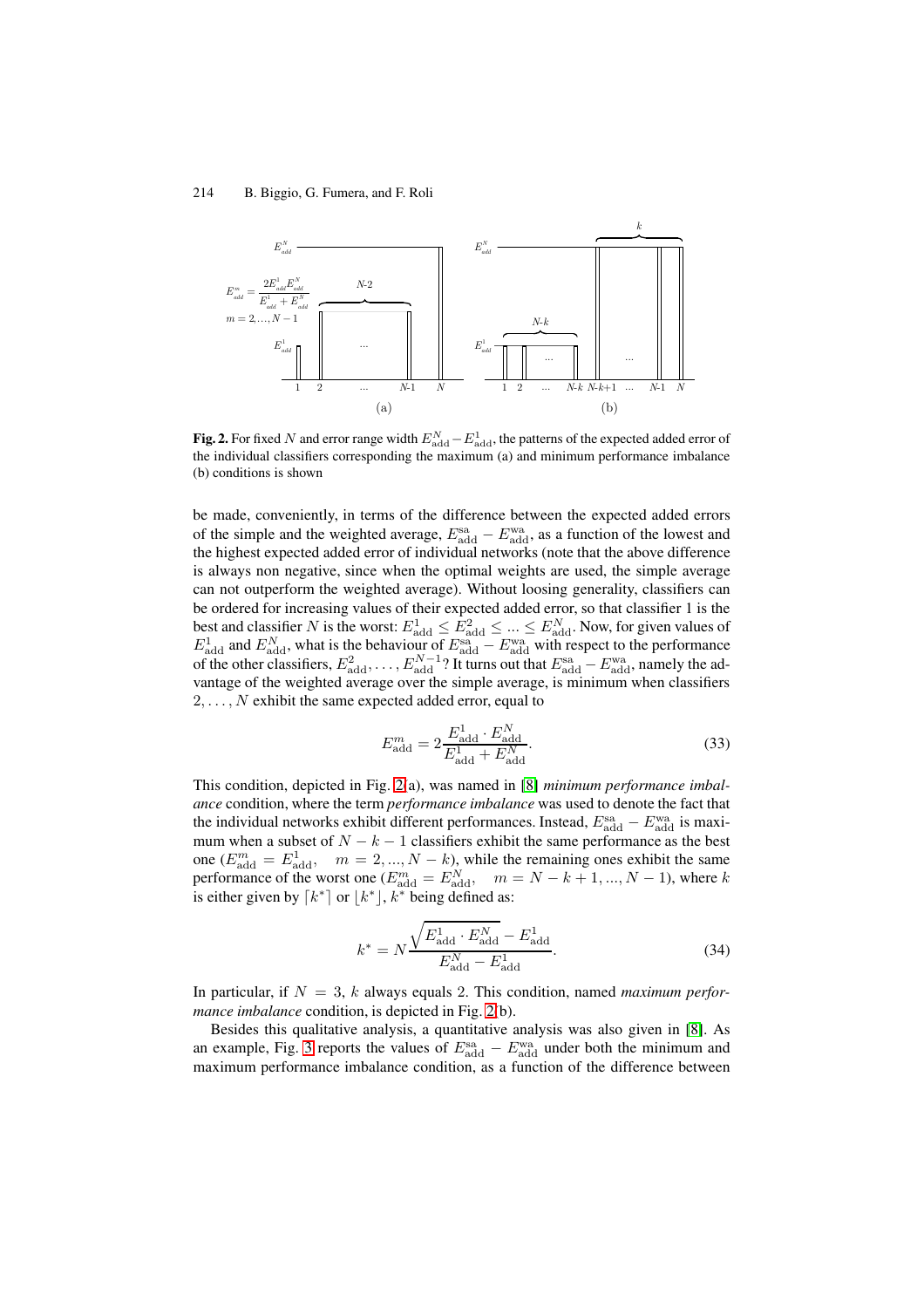#### Bayesian Linear Combination of Neural Networks 215



**Fig. 3.** Behaviour of  $\Delta E = E_{\text{add}}^{\text{sa}} - E_{\text{add}}^{\text{wa}}$  under the maximum (black curves) and minimum (red curves) performance imbalance conditions, as a function of the error range width  $E_{\text{add}}^N - E_{\text{add}}^1$ . Each plot refers to a different ensemble size N. In each plot, three different values of  $E_{\text{add}}^1$  have been considered (0.01, 0.05, 0.10).

the expected added errors of the worst and the best individual classifiers,  $E_{\text{add}}^N - E_{\text{add}}^1$ . Each of the three plots refers to a different value of the ensemble size  $N$ . In each plot, three different values of  $E_{\text{add}}^1$  have been considered. A clear pattern of behaviour can be deduced from these plots: being equal the other conditions, the advantage of the weighted average over the simple average increases as the ensemble error range  $E_{\text{add}}^N$  –  $E_{\text{add}}^1$  increases, as the performance of the best classifier increases and as the ensemble size decreases. However, the advantage predicted by the model by Tumer and Ghosh is quantitatively rather low, perhaps lower than one can expect: indeed the plots suggest that for  $E_{\text{add}}^{\text{sa}} - E_{\text{add}}^{\text{wa}}$  to be higher than 0.01, one should combine a small ensemble of networks (say, no more than 5) exhibiting a high performance imbalance (in the sense defined above) and a high error range, namely, the ensemble should include at least one very accurate classifier (the expected added error  $E_{\text{add}}^1$  should be lower than 0.05) and a very poor one (the error range should be almost 0.10). In particular, it should be noted that, being equal the other conditions, the advantage of the weighted average strongly depends on the kind of performance imbalance, namely on the particular distribution of the performances of classifiers  $2, \ldots, N-1$  with respect to the best and worst ones. In other words, a high error range  $E_{\text{add}}^N - E_{\text{add}}^1$  is not a sufficient condition for the weighted average to be much more advantageous (provided that the optimal weights can be accurately estimated) than the simple average.

This analysis was extended to the case of unbiased and correlated classifiers in [8], but in this case it was not possible to derive analytically the optimal weights and the corresponding expected added error. Only a numerical analysis was therefore carried out. To simplify the analysis, only the case of variances and correlations identical for all network outputs was considered, which leads to an expression of  $E_{\text{add}}^{\text{wa}}$  involving o[nl](#page-28-4)y the expected added errors of individual classifiers and the correlations between their outputs. Furthermore, only the ensemble sizes of 3 and 5 were considered. Here we omit the details, and report just the results. First, for any values of the correlations, the same maximum performance imbalance condition as in the case of uncorrelated errors holds (the value of k can not be determined analytically), while the minimum performance imbalance condition above does not hold. Second, for any values of the expected added error of individual networks and for any given range of correlation values, the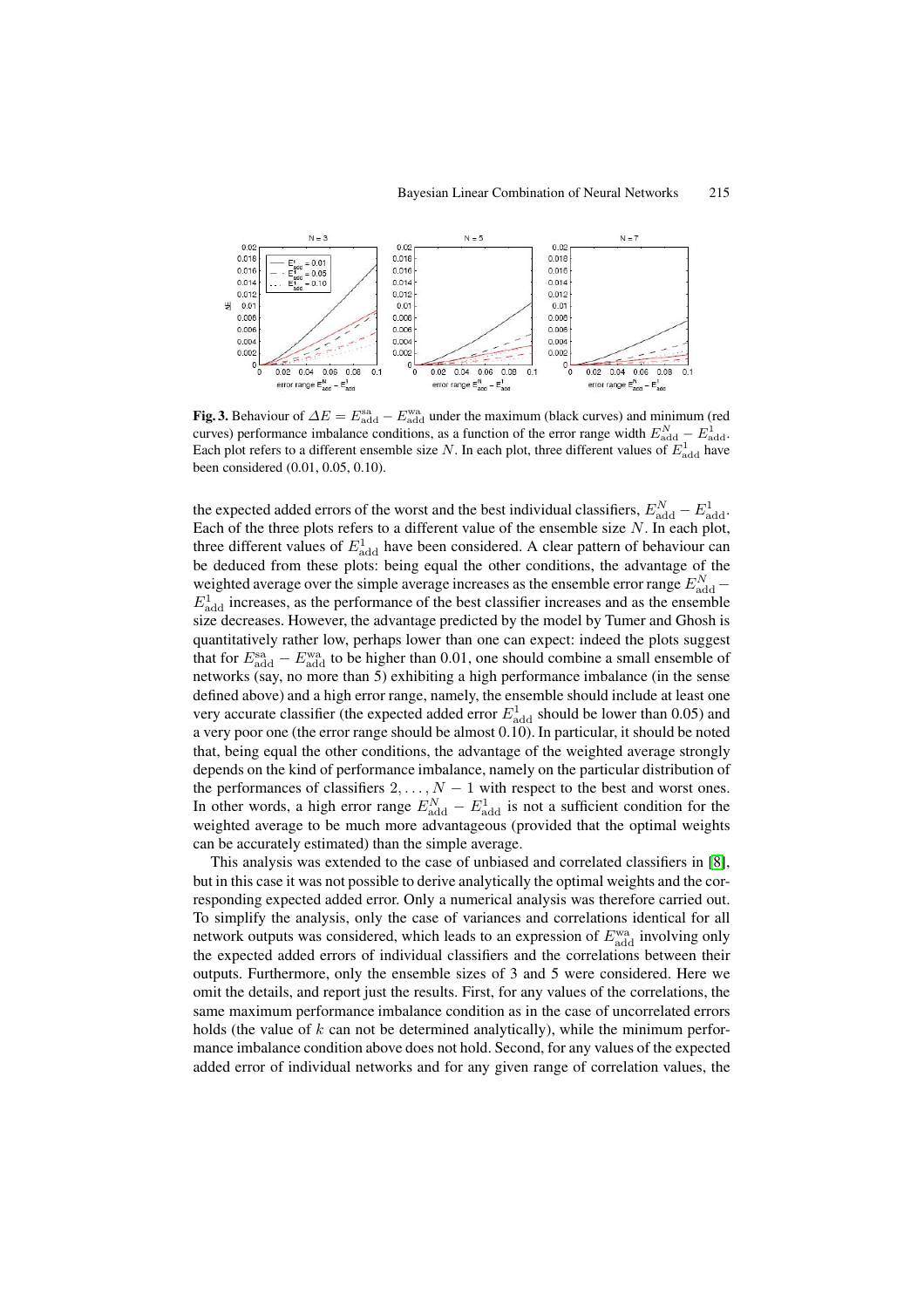patterns of correlation values that lead to the maximum and minimum  $E_{\text{add}}^{\text{sa}} - E_{\text{add}}^{\text{wa}}$ are analogous to the maximum and minimum performance imbalance conditions. This implies that, being equal the other conditions, the advantage of the weighted average over the simple average increases as the correlation range increases, and as the correlation assume either of the two extreme values of such range. In particular, the higher the correlation, the higher such advantage. The numerical analysis also showed that the advantage of the weighted average rule over the simple average decreases (being equal the other conditions) as the ensemble size increases, and that its amount is higher than in the case of uncorrelated classifiers, but only when the correlation is positive.

The above results can be summarised in terms of the following practical guidelines for the design of linear combiners: the weighted average rule can provide a significantly better performance than the simple average, especially in small ensembles including individual networks that exhibit high error and correlation ranges, and are positively correlated. Otherwise, the attainable improvement in misclassification probability is likely to be small, and to be even cancelled out if the quality or the size of the data set at hand does not allow a reliable weight estimation. These results represented an interesting novelty in the classifier ensemble literature, since no work up to then (not even experimental works) provided a so detailed analysis on the behaviour of linear combiners. However, it should be taken into account that these results have been derived from an analytical model based on several assumptions and approximations, and exhibiting some limitations. These were discussed by the authors in [8], and are reported in detail in section 3.3. Nevertheless, an experimental investigation on some real data sets carried out in [8], and further experiments made by the authors, reported in section 4, showed that experimental results agreed with good accuracy with the above theoretical predictions. All these facts immediately raised two que[sti](#page-28-4)ons. First, to what extent can the predic[tion](#page-15-0)s drawn from Tumer and Ghosh model be expected to hold? In other words, are the[re](#page-28-4) conditions under which they cease to hold? Second, is it possible [to](#page-21-0) derive an analytical model for linear combiners under less strict assumptions than the ones by Tumer and Ghosh? A further investigation on this issues lead the authors to a generalisation of Tumer and Ghosh model. This work will be described in section 3.4.

## **3.3 Limitations of the Model by Tumer and Ghosh**

<span id="page-15-0"></span>We described in the previous section the model by Tumer and Ghosh and its applic[atio](#page-17-0)n to the analysis of the simple and weighted average combining rules. Here we point out the assumptions on which it is based and the corresponding limitations, and summarise the approximations used in developing the model. This discussion will help in understanding the scope of this model, and the extension developed by the authors, which is described in section 3.4.

## **Limitations**

**–** The model focu[s on](#page-17-0) a neighbourhood of a class boundary and considers one of the possible effects of estimation errors on class posteriors. Namely, it assumes that the estimated posteriors lead to a boundary between the same two classes, which is just shifted with respect to the ideal one. We already pointed out that this assumption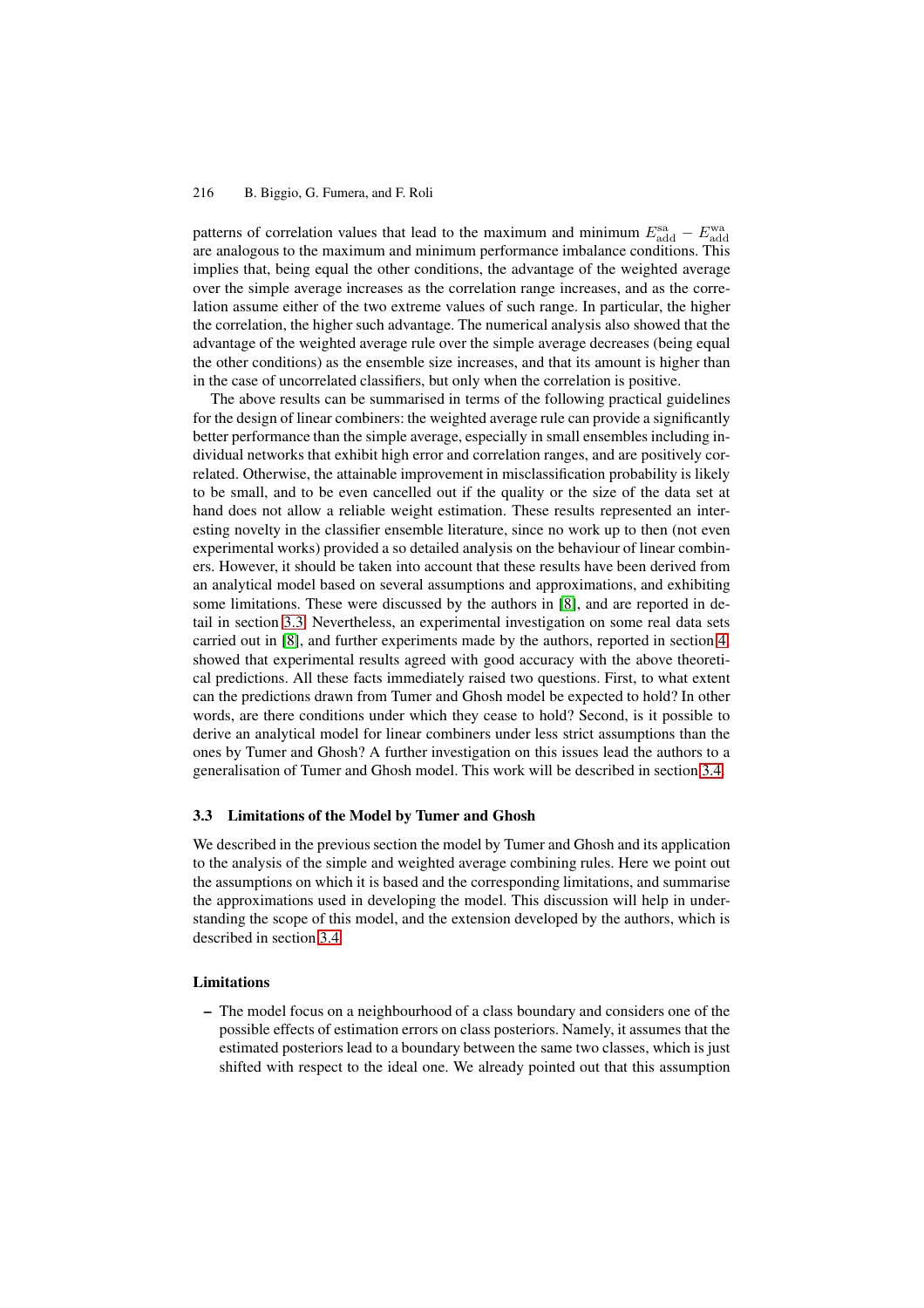is reasonable, if a neural network provides good approximations of the posteriors. However this does not allow to analyse other possible effects of estimation errors pointed out in [21], like introducing a boundary in a region where there is none, or missing a boundary. This is perhaps the strongest limitation of the model.

- **–** A more subtle assumption is that each realisation of all the classifiers of the ensemble leads to a boundary between the two given classes in the neighbourhood of a given ide[al bo](#page-28-0)undary. This is necessary for the computation of the expected added error to make sense. Moreover, for the same reason the same assumption is made for the linear combination of an ensemble of classifiers. We point out that this assumption was not explicitly stated in works by Tumer and Ghosh, although it is not implied by the one discussed in the previous point. Indeed, it can be easily shown that linearly combining (even by simple average) classifiers which provide a boundary between two classes in a given region of the feature space can lead to obtain completely different decision regions (for instance, more than one boundary can be obtained, or even none).
- **–** The model applies to one-dimensional feature spaces only. The obvious question is: does the results apply also to multi-dimensional feature spaces? An extension of the model to this case was discussed in [30], but it is much more complicated to deal with and requires some additional simplifying assumptions to make it analytically tractable.
- **–** Last but not least, the model does not take into account the overall added error over Bayes error, but only the contributio[n to](#page-29-12) the added error due to a subset of the feature space. One could argue that the model can be applied separately to each region around an ideal class boundary (in a one-dimensional feature space). However this requires the underlying assumption that the classifier provides accurate estimates of *all* class boundaries, so that the estimation errors cause just a shift of all the ideal boundaries.

Clearly, the limitations discussed above seem rather strong, although it should be pointed out that they do not imply that the model can not provide accurate predictions when the above assumptions are violated, as suggested by the experiments reported in [8] and in section 4. Let us now summarise, for the sake of completeness, the approximations made in developing the model.

#### **[Ap](#page-28-4)proximations [us](#page-21-0)ed in the model**

- **–** First order approximation of the posterior probabilities around the ideal boundary  $x^*$ , and zero-order approximation of  $p(x)$ . This approximation is necessary to obtain an expression of the added error which is a second-order polynomial with respect to both the boundary shift b and the estimation errors  $\varepsilon_k(x_b)$ . This way, the expected added error is a function only of the first and second-order moments (namely, mean and variance) of the distribution of the estimation errors. This is a reasonable approximation, if the boundary shift b is relatively small (namely when the individual classifiers provide good estimates of the class posteriors).
- **–** The estimation errors on different classes, made either by the same classifier or by different classifiers, are uncorrelated (namely,  $\varepsilon_i^m(x)$  and  $\varepsilon_j^n(x)$ , for any  $m, n$  and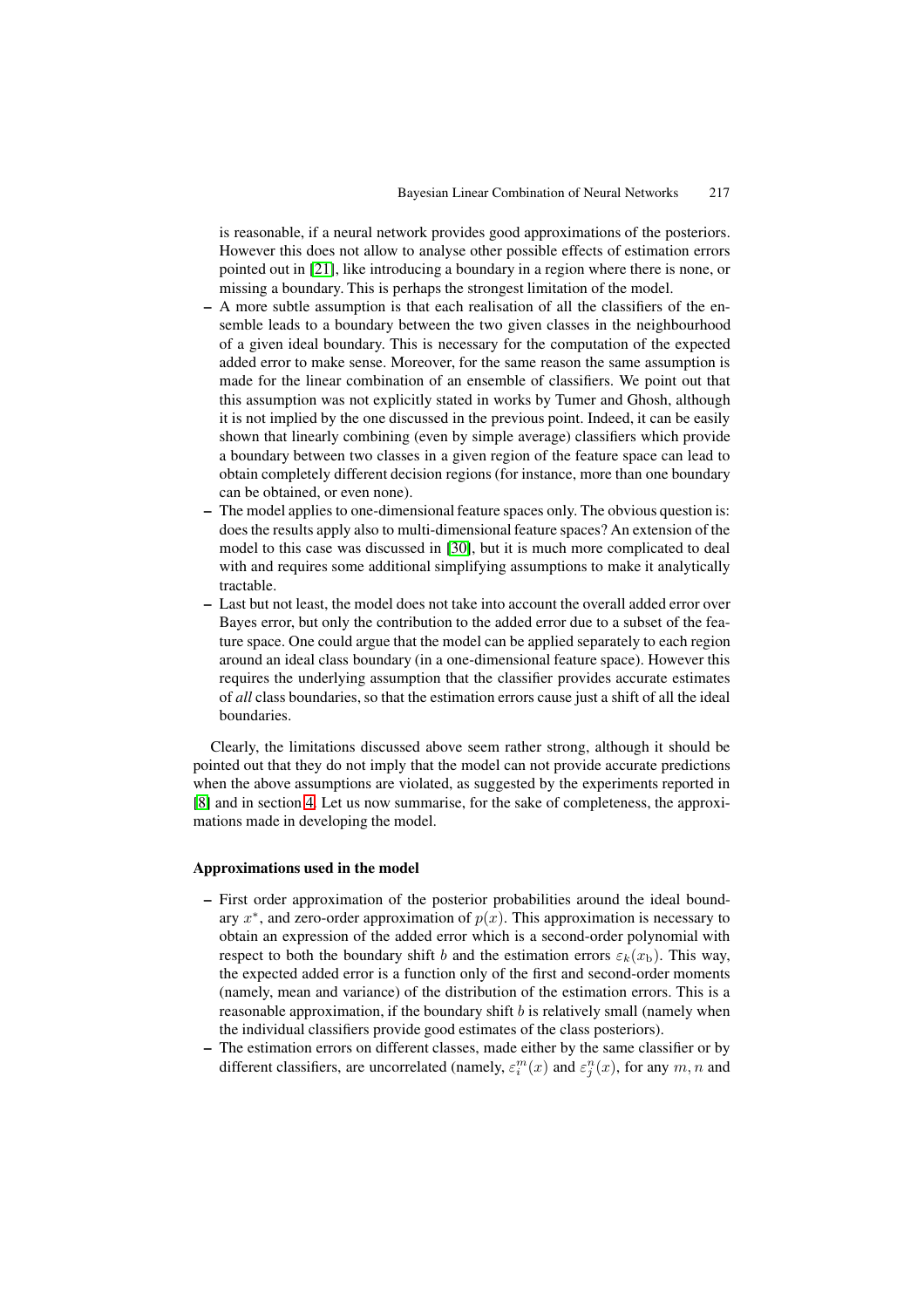for any  $i \neq j$ ). This assumption was made just for simplifying computations, but can be considered reasonable to some extent. It should however be noted that it does not hold when the estimated posterior probabilities are constrained to sum up to 1, given that  $\sum_{k} f_k(x) = 1$  implies, from eq. 5, that  $\sum_{k} \varepsilon_k(x) = 0$ . Usually this constrain is not enforced in neural networks, but in other kind of classifiers (like parametric classifiers) the posteriors estimates always sum up to 1.

#### **3.4 A Generalisation of the Model by Tumer a[nd](#page-7-0) Ghosh**

<span id="page-17-0"></span>As explained in section 3.1, the model by Tumer and Ghosh is based on analysing the added error over Bayes error in a neighbourhood of a given ideal class boundary, assuming that the effect of estimation errors is a shift of such boundary. As pointed out in [31,32] and in section 3.3, this assumption is reasonable if the individual classifiers provide good approximatio[ns of](#page-6-0) the ideal boundary, but in general the estimation errors can cause other effects. The authors developed in [4] a generalisation of this model based on the idea of focusing not on an ideal class boundary, but on a estimated class bound[ary.](#page-29-5) [M](#page-29-6)ore precisely, [our a](#page-15-0)im was to analyse the contribution to the added error over the Bayes error in a subset of the feature space around any given estimated boundary, relaxing the assumption of the presence of an i[de](#page-28-5)al boundary between the same classes in that neighbourhood. This implies that our analysis applies also to the case in which the estimation errors do not provide accurate approximations of the ideal boundaries.

Except from the assumption mentioned above, we used all the other assumptions and approximations in the model by Tumer and Ghosh. To describe our model, let us consider two possible realisations of an estimated boundary  $x<sub>b</sub>$  between any two classes  $\omega_i$  and  $\omega_j$ , as in the example of Fig. 4. Note that in this example there is no ideal boundary between these classes, since their true posteriors do not intersect. Denoting with  $\omega(x)$  the class exhibiting the highest true a posteriori probability for the sample x, namely  $\omega(x) = \arg \max_{\omega_k} P(\omega_k|x)$ , and assuming without loss of generality that  $f_i(x_b) > f_i(x_b)$  for  $x < x_b$ , so that x is a[ss](#page-18-0)igned to  $\omega_i$ , if  $x < x_b$ , the added error in any interval  $[x_1, x_2]$  containing the estimated boundary  $x_b$  can be written as a function of  $x_b$ , as:

$$
e_{\text{add}}(x_b) = \int_{x_1}^{x_b} (P(\omega(x)|x) - P(\omega_i|x))p(x)dx
$$

$$
+ \int_{x_b}^{x_2} (P(\omega(x)|x) - P(\omega_j|x))p(x)dx.
$$
(35)

It is now convenient to remove the dependence on  $P(\omega(x)|x)$ . This can be attained by considering any fixed reference point  $x_{ref} \in [x_1, x_2]$ , and by rewriting  $e_{add}(x_b)$ as  $e_{\text{add}}(x_{\text{ref}}) + [e_{\text{add}}(x_b) - e_{\text{add}}(x_{\text{ref}})]$ , where  $e_{\text{add}}(x_{\text{ref}})$  is the added error that one would get if the estimated boundary coincided with the chosen reference point, namely if  $x_b = x_{\text{ref}}$ . The difference  $[e_{\text{add}}(x_b) - e_{\text{add}}(x_{\text{ref}})]$ , denoted in the following as  $\Delta e_{\text{add}}(x_{\text{ref}}, x_b)$ , can be written as:

$$
\Delta e_{\text{add}}(x_{\text{ref}}, x_b) = \int_{x_{\text{ref}}}^{x_b} \left( P(\omega_j | x) - P(\omega_i | x) \right) p(x) \, \mathrm{d}x. \tag{36}
$$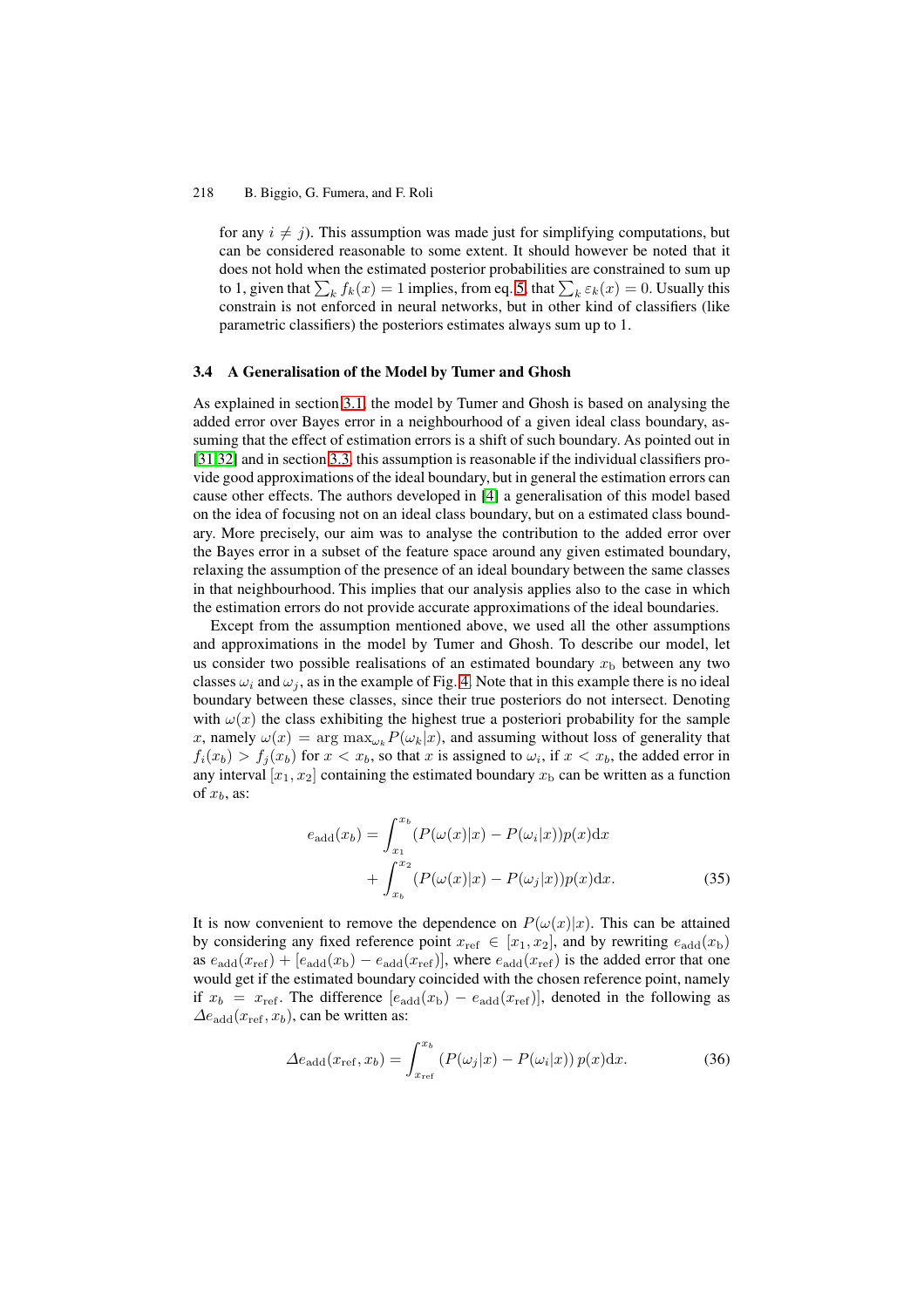

**Fig. 4.** Two possible realisations of the estimates of the posteriors of classes  $\omega_i$  and  $\omega_j$  (dashed lines), leading to an estimated class boundary  $x<sub>b</sub>$ . The true posteriors are shown as solid lines. The difference  $\Delta e(x_{\text{ref}}, x_b)$  ( $x_{\text{ref}}$  is the same in both plots) corresponds to the grey areas: it is positive in the left and negative in the right.

<span id="page-18-0"></span>In the example of Fig. 4, the shaded area corresponds to  $\Delta e_{\text{add}}(x_{\text{ref}}, x_b)$ . Note now that  $\Delta e_{\rm add}(x_{\rm ref}, x_b)$  depends on the posteriors of  $\omega_i$  or  $\omega_j$  only, contrary to both  $e_{\rm add}(x_{\rm ref})$ and  $e_{\text{add}}(x_b)$ . Now, if we use the same reference point for each individual classifier and for their linear combination, their added error can be written as the sum of  $e_{\rm add}(x_{\rm ref})$ , which is a constant te[rm](#page-18-0) *identical* for all classifiers and for the ensemble, and the term  $\Delta e_{\rm add}(x_{\rm ref}, x_{\rm b})$ , which depends on the position of the estimated boundary. This allows to evaluate the reduction of the added error which can be attained by the linear combination by comparing only the added error difference  $\Delta e_{\text{add}}(x_{\text{ref}}, x_{\text{b}})$ .

We can now carry out the same computations of Tumer and Ghosh model to derive an expression of the expected added error difference as a function of the estimation errors. We denote with b the offset  $x<sub>b</sub> - x<sub>ref</sub>$ , and make a first-order approximation of the posteriors and a zero-order approximation of  $p(x)$  around the reference point  $x_{ref}$ :

$$
P(\omega_k|x) = P(\omega_k|x_{\text{ref}}) + b \cdot P'(\omega_k|x_{\text{ref}}),
$$
  

$$
p(x) = p(x_{\text{ref}}).
$$

Note that the above approximation is reasonable, if the offset  $x_b - x_{ref}$  is small, which is an analogous assumption as in Tumer and Ghosh model (in that case the ideal boundary  $x^*$  has the role played here by  $x_{ref}$ ). Using this approximation, the added error 36 can be written as:

$$
\Delta e_{\text{add}}(x_{\text{ref}}, x_b) = \int_{x_{\text{ref}}}^{x_{\text{ref}} + b} \left[ P(\omega_j | x) - P(\omega_i | x) \right] \cdot p(x) dx
$$

$$
\simeq p(x_{\text{ref}})(u \cdot b + \frac{t}{2}b^2), \tag{37}
$$

where  $t = P'(\omega_j|x_b) - P'(\omega_i|x_b)$  and  $u = P(\omega_j|x_{\text{ref}}) - P(\omega_i|x_{\text{ref}})$ . The expected value of the added error difference, with respect to  $b$ , is:

<span id="page-18-1"></span>
$$
\Delta E_{\text{add}} = p(x_{\text{ref}}) \left[ u\beta_b + \frac{t}{2} \beta_b^2 + \frac{t}{2} \sigma_b^2 \right] \quad . \tag{38}
$$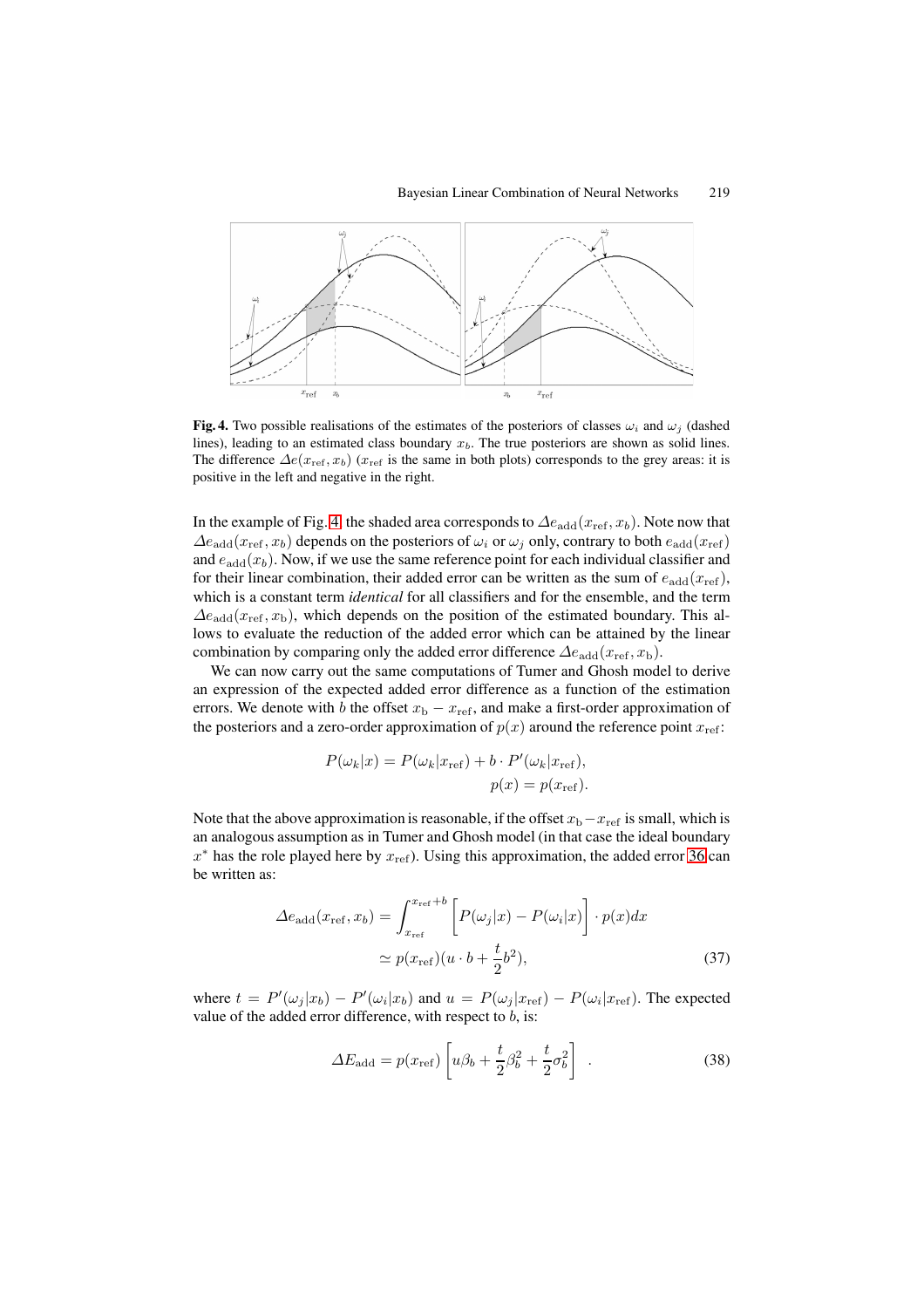Let us now derive an expression of  $b$  as a function of the estimation errors. The estimated boundary  $x_b$  is characterised by  $f_i(x_b) = f_j(x_b) > f_k(x_b)$ ,  $k \neq i, j$ , where the equality can be written as  $P(\omega_i|x_b)+\varepsilon_i(x_b) = P(\omega_i|x_b)+\varepsilon_i(x_b)$ . Using the first order approximation for the posteriors, such equality becomes:

$$
P(\omega_i|x_{\text{ref}}) + b \cdot P'(\omega_i|x_b) + \varepsilon_i(x_b) = P(\omega_j|x_{\text{ref}}) + b \cdot P'(\omega_j|x_b) + \varepsilon_j(x_b),
$$

from which it easily follows that:

$$
b = -\frac{u}{t} + \frac{\varepsilon_j(x_{\rm b}) - \varepsilon_i(x_{\rm b})}{t}.
$$
\n(39)

The mean and variance of  $b$  which appear in 38 are thus given by:

$$
\beta_b = \frac{\beta_i - \beta_j}{t} - \frac{u}{t}, \ \sigma_b^2 = \frac{\sigma_i^2 + \sigma_j^2}{t^2} \ . \tag{40}
$$

After substituting eq. 40 into eq. 38, one fina[lly](#page-18-1) [o](#page-18-1)btains the following expression for the expected added error difference of an individual network:

<span id="page-19-0"></span>
$$
\Delta E_{\text{add}} = \frac{p[x_{\text{ref}}]t}{2} \left[ -\frac{u^2}{t^2} + \frac{1}{t^2} (\beta_i - \beta_j)^2 + \frac{1}{t^2} (\sigma_i^2 + \sigma_j^2) \right] \tag{41}
$$

Note that  $u^2/t^2$  is a constant term which depends only on the choice of the reference point  $x_{ref}$ .

The expected added error difference for the linear combiner (considering nonnegative weights which sum up to 1 as in section 3.2) can be derived similarly. Omitting the derivation, one obtains:

$$
\Delta E_{\text{add}}^{\text{ave}} =
$$
\n
$$
\frac{p[x_{\text{ref}}]t}{2} \left\{ -\frac{u^2}{t^2} + \frac{1}{t^2} (\beta_i^{\text{ave}} - \beta_j^{\text{ave}})^2 + \frac{1}{t^2} \left[ (\sigma_i^{\text{ave}})^2 + (\sigma_j^{\text{ave}})^2 \right] \right\},
$$
\n(42)

where

<span id="page-19-1"></span>
$$
\beta_k^{\text{ave}} = \sum_{n=1}^N w_n \beta_k^n,\tag{43}
$$

and

$$
(\sigma_k^{\text{ave}})^2 = \sum_{n=1}^N w_n^2 (\sigma_k^n)^2 + \sum_{n=1}^N w_n^2 \sum_{m \neq n} \rho_k^{mn} \sigma_k^m \sigma_k^n, \ k = i, j \tag{44}
$$

where the symbols in the above expressions have the same meaning as in section 3.1.

<span id="page-19-2"></span>Before proceeding in the analysis of the above results, we point out that the model by Tumer and Ghosh can be obtained as a particular case of the one described above. It is sufficient to note that, if in a neighbourhood of the estimated boundary  $x<sub>b</sub>$  there is an ideal boundary  $x^*$  between the same two classes, then by taking  $x^*$  as the ref[erenc](#page-6-0)e point one obtains exactly the same expressions for the expected added error as in Tumer and Ghosh model. In particular note that, if  $x_{ref} = x^*$ , then  $e_{add}(x_{ref}) = 0$ , and thus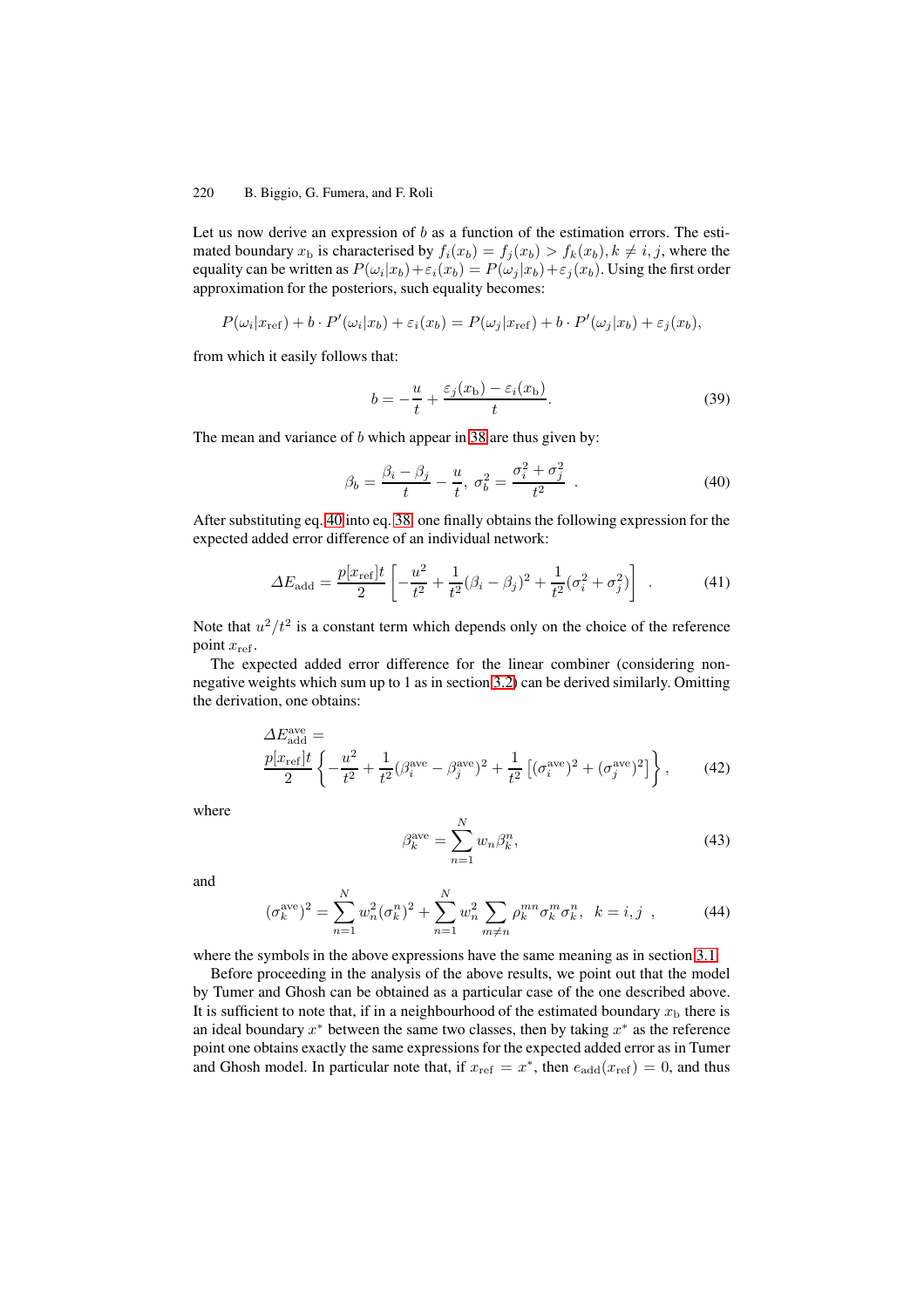the added error difference  $\Delta e_{\text{add}}(x_{\text{ref}}, x_b)$  equals the added error  $e_{\text{add}}$  of Tumer and Ghosh model.

The overall expected added error in our model is thus given by  $e_{\rm add}(x_{\rm ref}) + \Delta E_{\rm add}$ , for an individual network, and by  $e_{\text{add}}(x_{\text{ref}}) + \Delta E_{\text{add}}^{\text{ave}}$ , for the linear combiner. These expressions can be subdivided into the sum of three terms: the first one is a constant term  $e_{\text{add}}(x_{\text{ref}}) - \frac{P(x_{\text{ref}})u^2}{2t}$ , whose value depends only on the choice of the reference point  $x_{\text{ref}}$  and is identical for all individual networks and for their linear combination; the second term depends on the biases of estimation errors (40 and 43), and the third one on their variances, as well as the correlations for the linear combiner (40 and 44). It follows that the comparison between the performance of the individual networks and of their linear combination can be carried out taking into account only the bias and variance components of the corresponding expected added erro[rs.](#page-19-0) Con[side](#page-19-1)r now that the expressions of the bias and variance components of the expected added [erro](#page-19-0)r ar[e id](#page-19-2)entical to the ones derived from Tumer and Ghosh model (see eqs. 9 and 25, respectively for an individual network and for the weighted average), except for the fact that they are computed with respect to the reference point  $x_{ref}$  instead of the ideal boundary  $x^*$ . Therefore, all the conclusions derived in sections 3.1 and 3.2 from the analysis of Tumer and Ghosh model about the reduction of the bias and variance [co](#page-8-4)mp[onen](#page-11-0)ts attainable by simple averaging a neural network ensemble, and about the comparison between the bias and variance components of the weighted and simple average rules, are valid also for the model described in this section. We sum[mari](#page-6-0)se h[ere t](#page-10-0)hese conclusions:

- **–** The bias component of the expected added error of the simple average rule is between the minimum and the maximum of the bias terms of individual networks:  $\min_m \beta_b^m \leq \beta_{b^{sa}} \leq \max_m \beta_b^m.$
- **–** The variance component of the expected added error of the simple average rule is between 0 and the highest variance component among individual networks:  $0 \leq$  $({\sigma}^{sa})^2 \leq \max_m ({\sigma}^{sa})^2$ . In particular, the variance component attains the maximum value above when all individual networks exhibit identical variances and all their correlations are equal to 1, while it vanishes when the individual networks exhibit the lowest possible (negative) correlation.
- **–** Simple averaging is the best linear combination strategy, if and only if all the individual networks exhibit identical bias and variance components of their expected added error, and identical correlations.
- **–** If the estimation errors of individual networks are unbiased and uncorrelated, then the advantage of the weighted average over the simple average rule (in terms of the difference between the corresponding bias and variance components of the expected added error) depends on the degree of performance imbalance, as explained in section 3.2. In particular, being equal all the other factors, the difference increases as the error range of the ensemble increases, as the performance of the best individual network improves, and as the ensemble size decreases.
- **–** If the estimation errors of individual networks are unbiased but correlated, then the advantage [of t](#page-10-0)he weighted average over the simple average rule depends on both the degree of performance and of correlation imbalance, as explained in section 3.2. Being equal all the other factors, the difference increases under the same conditions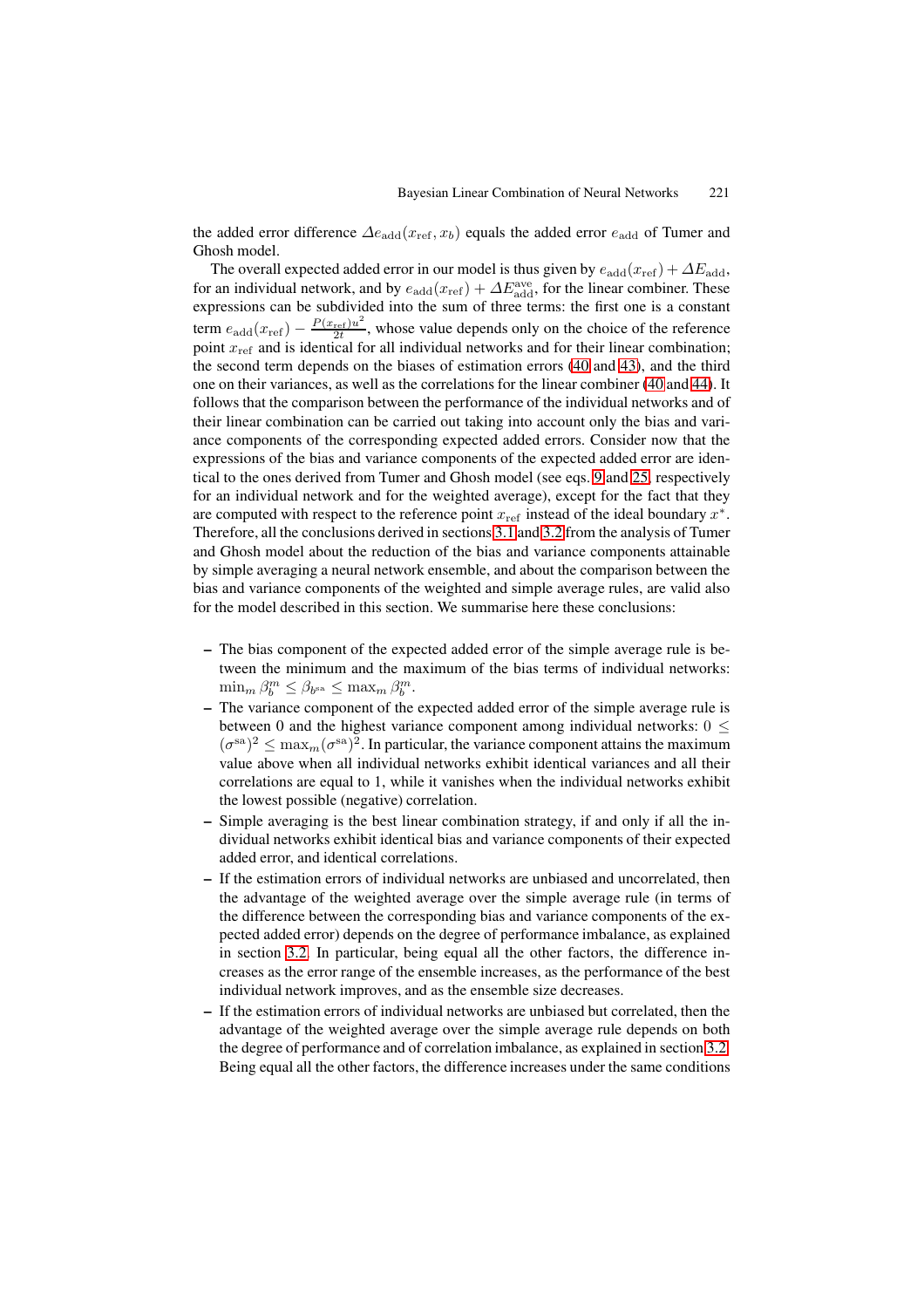of the uncorrelated case, and also as the range of correlation values of the ensemble increases, and as the higher value in such range increases.

In the above discussion we took into account the bias and variance components of the expected added error, which individually take on positive values both in Tumer and Ghosh and in our model. There is however a subtle difference between the two models. Note indeed that in Tumer and Ghosh model the multiplicative factor of the bias and variance components which lead to the overall expected added error is  $\frac{p(x^*)t}{2}$ , which is always positive. The reason is that the term  $t$  is defined as the difference between the first derivative of the posteriors of  $\omega_i$  and  $\omega_j$  in  $x_b$ ,  $P'(\omega_j|x_b) - P'(\omega_i|x_b)$ , which is positive by construction under the assumptions of Tumer and Ghosh model (this can be easily be understood by reasoning on Fig. 1). Instead, in our model the multiplicative factor  $\frac{p(x_{\text{ref}})t}{2}$  can also be negative, since  $t = P'(\omega_j|x_b) - P'(\omega_i|x_b)$  can be either positive or negative, depending on the behaviour of the two posteriors around  $x_{ref}$  (for instance, in the example of Fig. 4  $t$  is positive, but it would be negative, if the first derivative of  $P(\omega_i|x)$  on  $x_b$  were higher t[han](#page-6-1) the one of  $P(\omega_i|x_b)$  on the same point). The implication of the above fact is the following. If the estimated boundary  $x_b$  lies in a region in which the term  $t$  is positive, then the behaviour of the linearly combined ensemble with respect to the ind[ivi](#page-18-0)dual classifiers, and of the weighted vs. the simple average rule, summarised above, is the same as predicted by Tumer and Ghosh model. Instead, if t is negative, then it is easy to see that some of the conclusions summarised above do not hold anymore. In particular, in this case the reduction of the variance component of the expected added error of individual classifier attained by simple averaging results in an *increase* of the expected added error: the lower the correlation between individual networks, the worse the performance of the simple average rule. Moreover, the optimal weights considered in section 3.2 become the *worst* possible weights, and so the advantage of the weighted average over the simple average rule does not follow the pattern summarised above.

To sum up, on the one hand the model described in this section shows that the behaviour of the linear combining rule predi[cted b](#page-10-0)y Tumer and Ghosh model can hold also under less strict assumptions. In particular, it can hold even when the main assumption of Tumer and Ghosh model is relaxed, namely when an estimated boundary does not lie in a neighbourhood of an ideal boundary between the same classes. This gives a partial explanation of the experimental results observed in [8] and [4], mentioned in section 3.2 and described in the next section. From a practical viewpoint, this means that the guidelines derived from Tumer and Ghosh could hold even when the underlying assumptions are violated. On the other hand, this model also points out some conditions under which the conclusions drawn from Tumer and Ghosh mo[del](#page-28-4) are n[o m](#page-28-5)ore valid.

## **4 Some Experimental Results**

<span id="page-21-0"></span>In this section we report the results of some experiments carried out with the aim of investigating the behaviour of linear combiners on real data set, in light of the results provided by the analysis of Tumer and Ghosh model and of our model, described in the previous sections. The experimental setting is the same considered in [8]. In particular,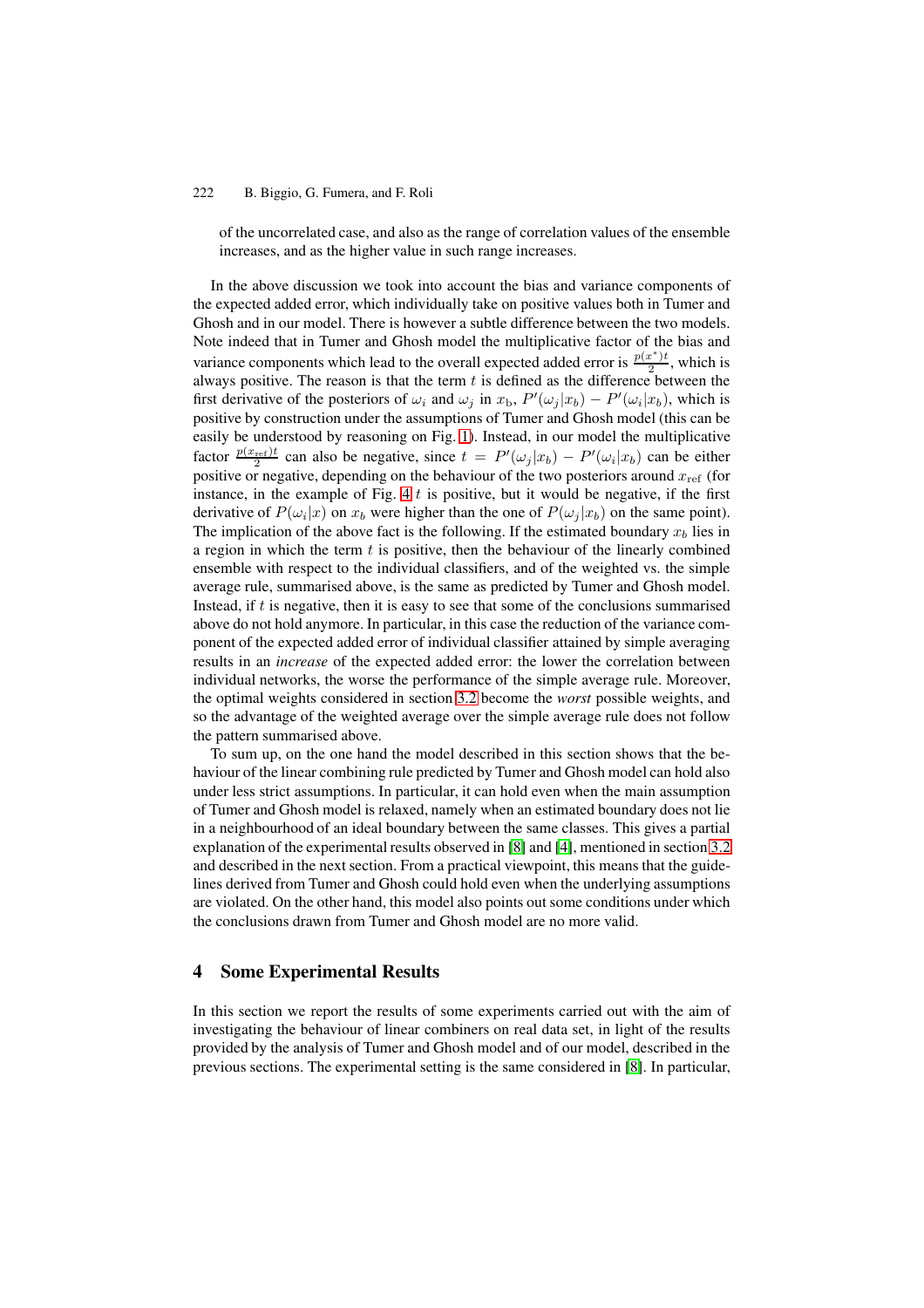the aim of our experiments was to check whether and to what extent the behaviour of linear combiners on real data set agrees with the predictions derived from these two models. To this aim, it is necessary to take into account that such predictions have been derived under several assumptions (discussed in section 3.3) which do not necessarily hold in real data sets, like a one-dimensional feature space, and involve quantities that are unknown in experiments made on real data sets, like the added error over Bayes error, the contribution of the misclassification probability around a given ideal class boundary, or the bias of estimation errors. For this reas[on,](#page-15-0) in the experiments we focused only on quantities that can be estimated, which are the overall misclassification error of a neural network and the correlation between the outputs of different networks (which coincides with the correlation between the estimation errors). More precisely, we checked whether and to what extent the behaviour of the overall misclassification probability of the simple and weighted average rule with respect to the overall misclassification probability of individual networks and on the average correlation between their outputs (which was measured as described below) agrees with the predictions of the models involving the contribution of the expected added error around an ideal or estimated boundary, and the correlation between estimation errors around such boundary. For the reader's ease, we summarise here such predictions in terms of the quantities that can be estimated from real data sets:

- **–** The simple average combiner should perform not worse than the worst individual network.
- **–** Being equal all the other conditions, the advantage of the weighted average over the simple average rule, when the optimal weights are used, increases as the range of misclassification errors of the individual network increases, as the performance of the best individual network improves.
- **–** Similarly, the advantage of the weighted average over the simple average rule, increases as the range of correlation values exhibited by the individual networks increases, and as the maximum value of this range increases.

These predictions involve the use of the optimal weights in the weighted average rule (as explained at the beginning of section 3.2, we are interested in the ideal performance of the weighted average and do not consider the problem of weights estimation), which on real data sets can be found only by some sub-optimal search algorithm. To this aim, we chose a simple exhaustive search over discretised weights values, with a discretisation step of 0.01. To keep the computatio[nal c](#page-10-0)omplexity acceptable, we considered only an ensemble size of  $N = 3$ .

Given that the only parameter which can be controlled with some precision on real data set is the overall misclassification probability of individual classifiers, we constructed several ensembles of three classifiers characterised by different ranges of misclassification probabilities and different degrees of performance imbalance. In the following we will denote with  $E_i$  the misclassification rate of the *i*-th individual classifiers, and will order the classifiers of each ensemble such that  $E_1 \le E_2 \le E_3$ . We will refer to the interval  $[E_1, E_3]$  as the error range. The misclassification rate of the simple and weighted average combiners will be denoted respectively as  $E^{sa}$  and  $E^{wa}$ , and the difference  $E^{sa} - E^{wa}$  as  $\Delta E$ . We considered 16 ensembles characterised by different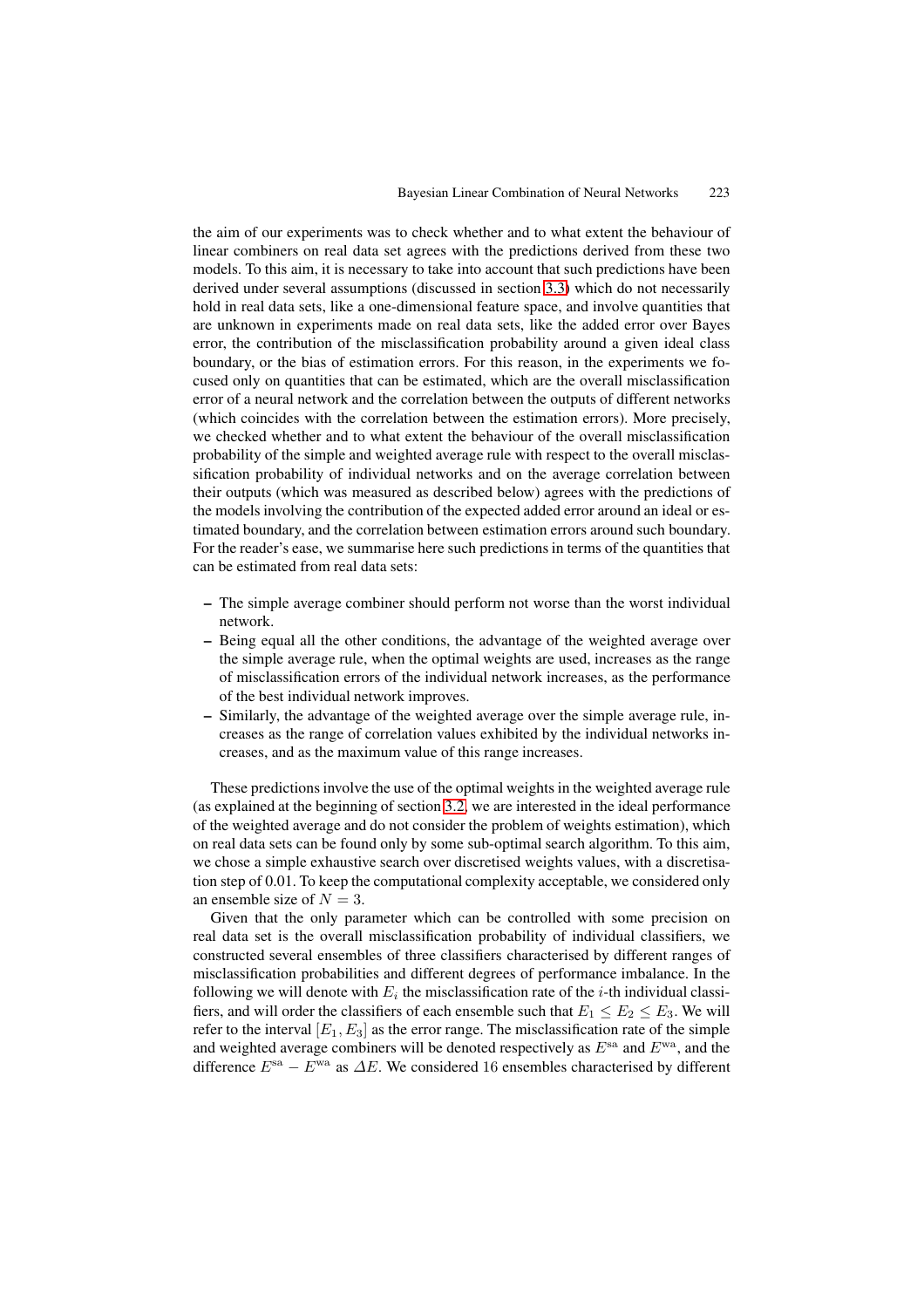| <b>Ensemble ID</b> $E_1$ | $E_2$                                                 | $E_{3}$ |
|--------------------------|-------------------------------------------------------|---------|
| 1                        | 0.05 0.05 0.05                                        |         |
| 2                        | 0.10 0.10 0.10                                        |         |
| $\overline{3}$           | 0.15 0.15 0.15                                        |         |
| $\overline{4}$           | $0.20 \, 0.20 \, 0.20$                                |         |
| 5                        | $0.05 \, 0.10 \, 0.10$                                |         |
| 6                        | 0.05 0.05 0.10                                        |         |
| 7                        | $0.10 \, 0.15 \, 0.15$                                |         |
| 8                        | 0.10 0.10 0.15                                        |         |
| 9                        | $\overline{0.15}$ $\overline{0.20}$ $\overline{0.20}$ |         |
| 10                       | 0.15 0.15 0.20                                        |         |
| $_{11}$                  | 0.05 0.15 0.15                                        |         |
| 12                       | 0.05 0.10 0.15                                        |         |
| 13                       | 0.05 0.05 0.15                                        |         |
| 14                       | 0.1010.2010.20                                        |         |
| 15                       | 0.10 0.15 0.20                                        |         |
| 16                       | 0.10 0.10 0.20                                        |         |

<span id="page-23-0"></span>**Table 1.** Example of misclassification probabilities of the individual classifiers in the twelve unbalanced ensembles considered in the experiments.

combinations of their performances and different degrees of performance imbalance. Among them, we considered four balanced ensembles (namely, made up of classifiers with identical performances), denoted in the following with numbers 1 to 4. We chose misclassification probabilities with values increasing of 0.05 across these ensembles (for instance, if the misclassification probability of classifiers in ensemble 1 is 0.05, then it is 0.10 in ensemble 2, 0.15 in ensemble 3 and 0.20 in ensemble 4). We considered then 12 unbalanced ensembles characterised by five different error ranges. For a fixed error range, two or three different degrees of performance imbalance were considered by choosing different values of  $E_2$ . A possible set of values of  $E_1, E_2, E_3$  for these 12 ensembles is shown in table 1, where each group of rows corresponds to a different error range. Note that unbalanced ensembles 5, 7, 9, 11 and 14 are characterised by  $E_2 = E_3$ , which corresponds to the condition of maximum performance imbalance (for  $N = 3$ ) according to theoretical results derived in section 3.2, for fixed values of  $E_1$  [an](#page-23-0)d  $E_3$ . Similarly, ensembles 12 and 15 are characterised by values of  $E_2$  between  $E_1$  and  $E_3$ , and should be close to the condition of minimum performance imbalance. In practice, this means that according to the results of section 3.2 we should expect that the improvement  $\Delta E$  attained by the weighted average rule o[ver t](#page-10-0)he simple average, among ensembles with the same values of  $E_1$  and  $E_3$ , is maximum when  $E_2 = E_1$  and is minimum when  $E_2$  is between  $E_1$  and  $E_3$ .

The experiments have been carried out using multi-layer [fee](#page-10-0)d-forward neural networks, with one hidden layer, a number of input units equal to the number of features and a number of output units equal to the number of classes (except for two-class data sets, in which case only one output unit was used). The networks were trained using the standard back-propagation algorithm with fixed learning rate of 0.05, a one-shot coding for the target values (1 for the output unit corresponding to the correct class of a training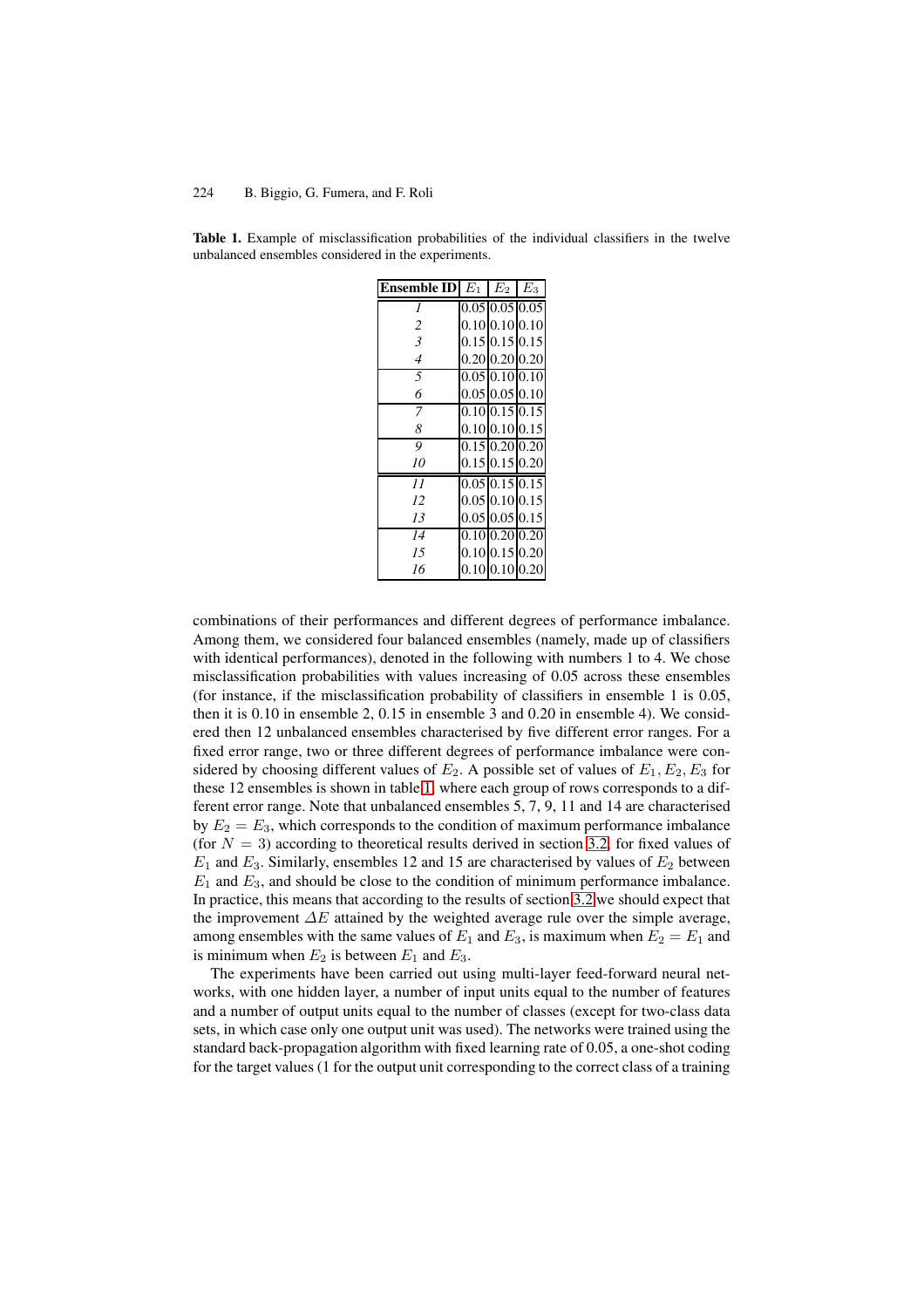<span id="page-24-0"></span>

| Data set                | <b>Training set Test Set Features Classes</b> |      |     |                             |
|-------------------------|-----------------------------------------------|------|-----|-----------------------------|
| <i><b>Optdigits</b></i> | 3823                                          | 1797 | 8   | 9                           |
| Satimage                | 4435                                          | 2000 | 36  | 6                           |
| Pendigits               | 7494                                          | 3498 | 16  | 10                          |
| Letter                  | 16000                                         | 4000 | 16  | 26                          |
| Segmentation            | 210                                           | 2100 | 19  | 7                           |
| Satellite               | 7939                                          | 7848 | 8   | 2                           |
| <b>DNA</b>              | 2000                                          | 1186 | 180 | 3                           |
| Feltwell                | 5124                                          | 5829 | 15  | 5                           |
| Ionosphere              | 176                                           | 175  | 34  | $\mathcal{D}_{\mathcal{L}}$ |

**Table 2.** Data sets used in the experiments, with the size of the training and testing set, the number of features and the number of classes.

sample, 0 for all the other units) and the sum of squared distances to the targets as error measure. The outputs of each network were *not* constrained to sum up to 1.

We point out that the error rates mentioned above are "desired" error rates. To obtain neural networks with error rates close to the desired ones, we trained a large number of networks with a different number of hidden units, different training set sizes and different training sets of the same size (obtained by randomly drawing subsets of the original training set). Moreover, we constructed ten different ensembles for each of the 16 combinations of the desired error rates described above: all the results reported below refer to the average error rates over the ten ensembles.

Besides the error rates, we also computed an estimate of the average correlation between network outputs, over the ten different ensembles with fixed values of  $E_1, E_2, E_3$ . The average correlation  $\rho^{mn}$  between the outputs of the m-th and the n-th neural network ( $m, n = 1, 2, 3, m \neq n$ ) was computed as follows. We first computed the correlation coefficient  $\rho^{mn}(x)$  between the outputs  $f_k^m(x)$  and  $f_k^n(x)$  on each test sample x, for each class k. Then we averaged the  $\rho^{mn}(x)$  values over all classes and all test samples.

The experiments were carried out on nine publicly available real data sets. Except for Feltwell, eight of them have been taken from the well known UCI repository [1]. The data sets and their main characteristics are listed in table 2.

In tables 3, 4 and 5 we report the results on three out of the nine data sets, namely Letter, Pendigits and Ionosphere, which are representative of the behaviour observed in the other six data sets.

Considering first the qualitative behaviour of the simple a[nd](#page-24-0) weighted average rule, the followi[ng](#page-25-0) [ob](#page-25-1)serv[ati](#page-26-0)ons can be made:

- **–** As expected, the weighted average rule always outperformed the simple average, given that the optimal weights were used. Nevertheless, it is worth noting that the SA rule always outperformed the worst classifier of the ensemble.
- **–** With few exceptions, among ensembles with the same error range (namely ensembles (5,6), (7,8), (9,10), (11,12,13) and (14,15,16)), the error rate of the simple and weighted average increases for increasing values of  $E_2$ , in agreement with the theoretical predictions.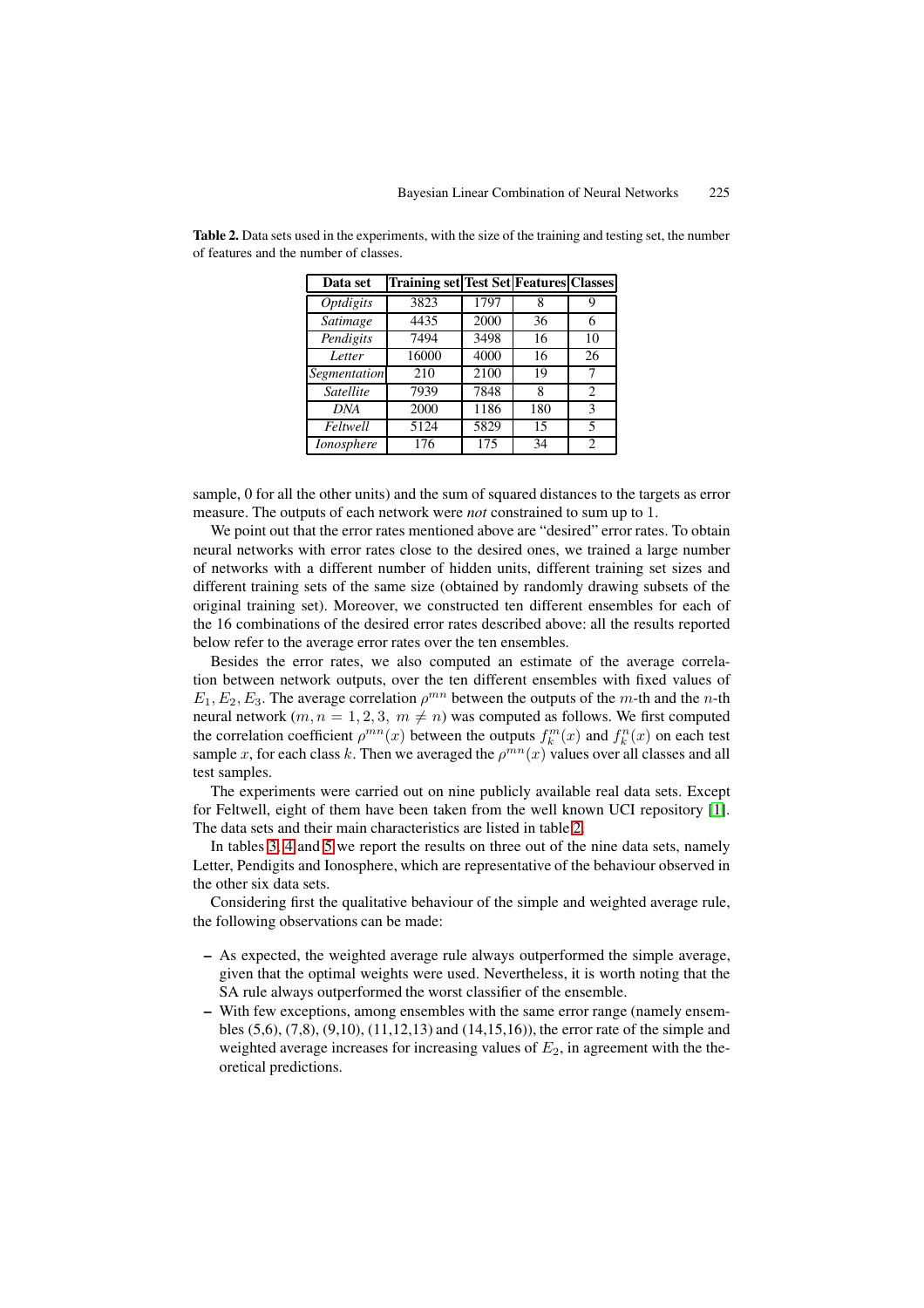| #               | $E_1$       | $\scriptstyle E_2$ | $E_3$                               | $\rho_{12}$ | $\rho_{13}$ | $\rho_{23}$ | $\mathcal{E}_{sa}$            | $\mathcal{E}_{wa}$ | ΔE    |
|-----------------|-------------|--------------------|-------------------------------------|-------------|-------------|-------------|-------------------------------|--------------------|-------|
| $\mathcal{I}$   | 0.205       | 0.208              | 0.205                               | 0.01        | $\Omega$    | $-0.01$     |                               | 0.185 0.183 0.003  |       |
| $\mathcal{L}$   | 0.261       | 0.26               | 0.259                               | 0.01        | 0.01        | $\Omega$    |                               | 0.231 0.229 0.002  |       |
| 3               | 0.298       | 0.301              | 0.299                               | 0.01        | 0           | 0.05        |                               | 0.27110.26810.003  |       |
| 4               | 0.352       | 0.345              | 0.35                                | -0.01       | 0.01        | 0.01        |                               | 0.307 0.305 0.002  |       |
| 5               |             | 0.20210.26110.257  |                                     | $\Omega$    | $\Omega$    | 0.01        |                               | 0.20310.19410.008  |       |
| 6               |             |                    | 0.20610.20810.2591                  | $\Omega$    | $-0.01$     | 0.01        |                               | 0.19410.18910.005  |       |
| 7               |             |                    | 0.259 0.302 0.297                   | 0.02        | $\Omega$    | $\Omega$    | 0.25                          | 0.24410.006        |       |
| 8               |             |                    | 0.25610.25910.2951                  | 0.01        | $-0.01$     | $-0.01$     |                               | 0.23910.23410.004  |       |
| 9               | 0.3         | 0.351              | 0.352                               | 0.01        | $-0.01$     | $\Omega$    | 0.289 0.282 0.007             |                    |       |
| 10I             | 0.298       | 0.301              | 0.355 -0.02 -0.02 -0.04 0.276 0.271 |             |             |             |                               |                    | 0.005 |
| $_{II}$         | 0.201       | 0.3                | 0.289                               | $\Omega$    | $\Omega$    | 0.03        |                               | 0.212 0.197 0.016  |       |
| 12 <sup>1</sup> | 0.208 0.261 |                    | 0.292                               |             |             |             | -0.01 -0.01 -0.01 0.217 0.206 |                    | 0.01  |
| 13              | 0.207       |                    | $0.20810.2951 - 0.02 - 0.01$        |             |             | 0.01        | 0.196 0.189 0.007             |                    |       |
| 14              | 0.258       |                    | 0.346 0.348                         | 0           | 0.01        | $\Omega$    | 0.26310.251                   |                    | 0.011 |
| 15              | 0.26        | 0.304              | 0.354                               | 0.02        | 0.01        |             | $-0.0310.26110.25410.007$     |                    |       |
| 16              | 0.258       | 0.26               | 0.357                               | 0           | $-0.02$     | 0.01        | 0.24                          | 0.234              | 0.006 |

<span id="page-25-0"></span>**Table 3.** Results on the Letter data set.

<span id="page-25-1"></span>**Table 4.** Results on the Pendigits data set.

| #             | $E_1$                | $E_2$             | $E_3$                     | $\rho_{12}$ | $\rho_{13}$         | $\rho_{23}$ | $E_{sa}$                                  | $E_{wa}$    | ΔE                |
|---------------|----------------------|-------------------|---------------------------|-------------|---------------------|-------------|-------------------------------------------|-------------|-------------------|
| $\mathcal{I}$ |                      |                   | 0.09110.08710.0881        | 0.01        | 0.03                | 0.01        | $0.082 \, 0.08$                           |             | 0.002             |
| 2             |                      |                   | 0.12310.12110.1181        |             | $-0.03 - 0.02$ 0.02 |             | 0.115 0.111 0.004                         |             |                   |
| 3             | [0.174] 0.174] 0.178 |                   |                           | 0.14        | $-0.03$             |             | $0.02$   0.151   0.145   0.006            |             |                   |
| 4             |                      | 0.21710.21810.224 |                           | 0           | 0.14                | 0.04        | [0.189] 0.183] 0.005                      |             |                   |
| 5             | [0.086] 0.118] 0.116 |                   |                           | $\Omega$    |                     |             | $-0.02 - 0.04 \, 0.095 \, 0.086 \, 0.009$ |             |                   |
| 6             |                      |                   | $0.09110.08910.1191-0.01$ |             | 0                   |             | 0.04 0.089 0.085 0.005                    |             |                   |
| 7             | 0.115 0.176 0.176    |                   |                           | $\Omega$    | 0.03                | 0.01        | [0.138]0.113]0.025                        |             |                   |
| 8             |                      | 0.118 0.117 0.173 |                           | 0           | 0.02                | 0.01        | 0.12410.11110.013                         |             |                   |
| 9             | 0.177 0.219 0.22     |                   |                           | -0.03       | 0.06                |             | -0.0610.15910.15610.004                   |             |                   |
|               | 100.1760.1770.219    |                   |                           | 0.03        | 0.05                | 0.02        | 0.162 0.157 0.005                         |             |                   |
| $_{II}$       |                      | 0.08810.17210.179 |                           | $\Omega$    | $\Omega$            |             | $-0.03$ 0.115 0.087 0.028                 |             |                   |
| 12            | 0.09                 |                   | 0.11710.177               | 0.03        | 0                   | 0.01        |                                           |             | 0.106 0.093 0.013 |
|               | 13 0.091             |                   | $[0.08810.179]$ -0.02     |             | 0.02                | 0.02        | 0.092 0.083 0.009                         |             |                   |
|               | 14 0.118 0.218 0.222 |                   |                           | $\Omega$    | 0.02                | 0.23        | 0.14210.11710.025                         |             |                   |
|               | 75 0.118 0.178       |                   | 0.22                      | 0.01        | 0.03                | 0.02        |                                           | 0.13710.116 | 0.02              |
| 16            | 0.12                 |                   | 0.117 0.222               | 0.01        | 0                   | -0.03       | 0.12                                      | 0.111       | 0.01              |

- **–** In the balanced ensembles 1 to 4, the improvement of the weighted average over the simple average (the value  $\Delta E$ ) is often smaller than in the imbalanced ensembles 5 to 16, for the Letter and Pendigits data sets, while there are several exceptions on Ionosphere (as well as in Segmentation, among the other six data sets).
- **–** Inside each of the five groups of ensembles with the same error range, with some exceptions the maximum of  $\Delta E$  is obtained when  $E_2 = E_3$ , which corresponds to the condition of maximum performance imbalance.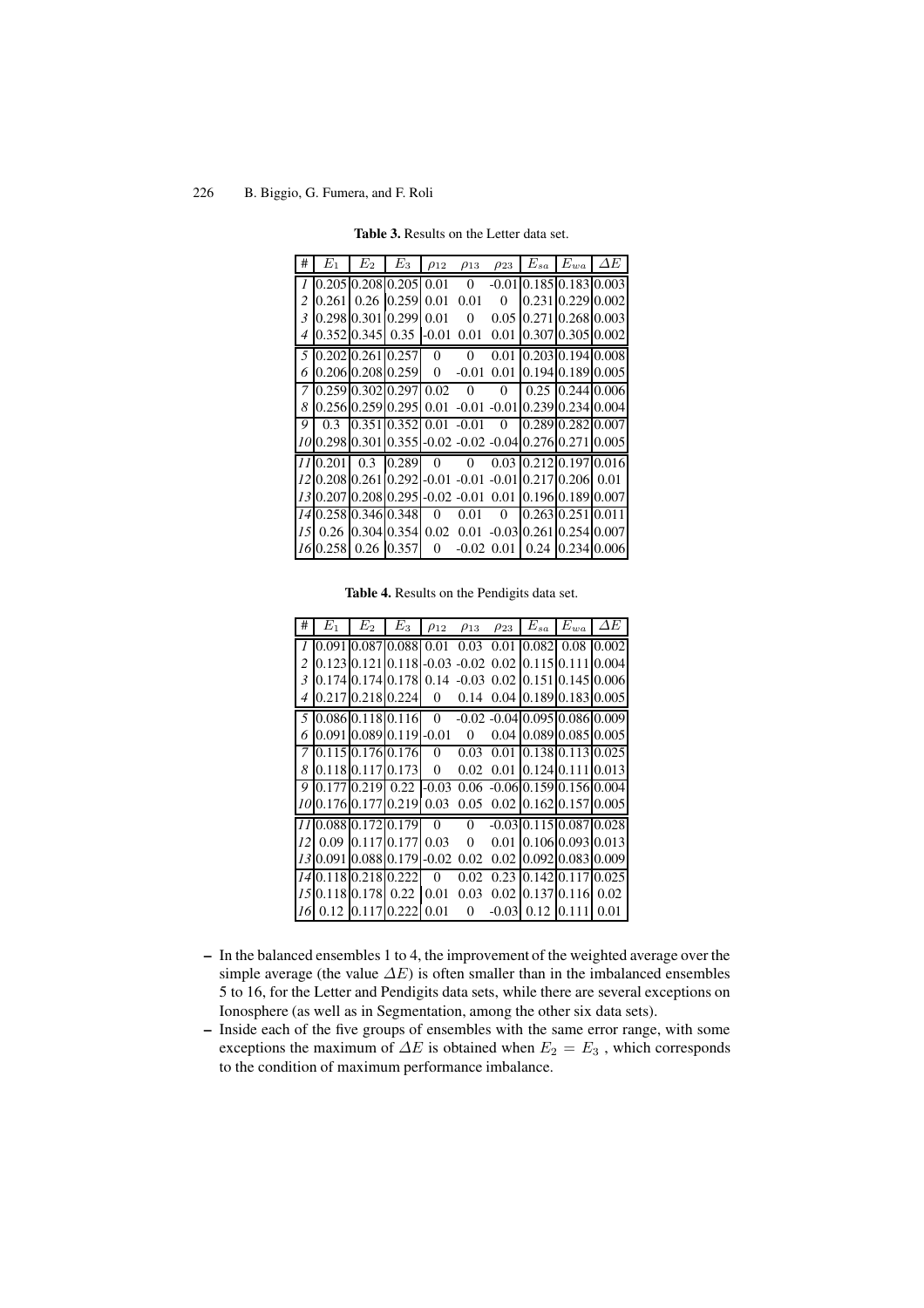<span id="page-26-0"></span>

| Table 5. Results on the Ionosphere data set. |  |
|----------------------------------------------|--|
|----------------------------------------------|--|

| #              | E1                                                        | E2 | $E_{3}$                                              | $\rho_{12}$ $\rho_{13}$ $\rho_{23}$ |      | $E_{sa}$                        | $\mathcal{E}_{wa}$ | ΔE                                                                                             |
|----------------|-----------------------------------------------------------|----|------------------------------------------------------|-------------------------------------|------|---------------------------------|--------------------|------------------------------------------------------------------------------------------------|
| 1              |                                                           |    | 0.153 0.155 0.155 0.06                               | 0.00                                |      |                                 |                    | 0.00 0.151 0.133 0.018                                                                         |
| $\overline{c}$ |                                                           |    | $0.193 \times 0.191 \times 0.196 - 0.02 \times 0.14$ |                                     |      | $0.10$   0.183   0.166   0.017  |                    |                                                                                                |
| 3              |                                                           |    | $0.253 \mid 0.248 \mid 0.250 \mid -0.01 \mid 0.09$   |                                     |      |                                 |                    | $-0.01$ 0.246 0.223 0.024                                                                      |
| 4              |                                                           |    |                                                      |                                     |      |                                 |                    | $[0.299]0.299]0.300] - 0.04$ 0.01 0.05 $[0.298]0.273]0.025$                                    |
| 5              | 10.15510.19110.1961-0.05  0.00  -0.0110.17110.14510.026   |    |                                                      |                                     |      |                                 |                    |                                                                                                |
| 6              |                                                           |    | 0.15510.15510.19610.00                               |                                     |      | $0.09 - 0.0110.16010.13910.021$ |                    |                                                                                                |
| 7              |                                                           |    | $0.193 \, 0.250 \, 0.251 \, 0.02$                    |                                     |      |                                 |                    | 0.02 0.03 0.217 0.176 0.041                                                                    |
| 8              |                                                           |    |                                                      |                                     |      |                                 |                    | $0.194 \times 0.191 \times 0.253 - 0.05$ $0.03$ $-0.02 \times 0.193 \times 0.167 \times 0.025$ |
|                | 9 0.254 0.301 0.301 0.03 -0.01 -0.14 0.284 0.245 0.040    |    |                                                      |                                     |      |                                 |                    |                                                                                                |
|                | 10\0.249\0.248\0.300\0.07 \times 0.06\0.256\0.225\0.031   |    |                                                      |                                     |      |                                 |                    |                                                                                                |
|                | 11 0.155 0.251 0.249 -0.01  0.05  -0.04 0.205 0.153 0.051 |    |                                                      |                                     |      |                                 |                    |                                                                                                |
|                | /2 0.155 0.191 0.251                                      |    |                                                      |                                     |      |                                 |                    | $-0.03 - 0.07$ 0.01 0.178 0.148 0.030                                                          |
|                | 13 0.154 0.155 0.251 0.05                                 |    |                                                      | 0.01                                |      |                                 |                    | $-0.01$ 0.163 0.141 0.022                                                                      |
|                | 14 0.193 0.300 0.300 - 0.04                               |    |                                                      | 0.18                                |      |                                 |                    | 0.06 0.245 0.187 0.059                                                                         |
|                | 15 0.192 0.249 0.300 0.01                                 |    |                                                      | 0.00                                |      | 0.05 0.223 0.179 0.044          |                    |                                                                                                |
| 76             |                                                           |    | $0.19410.19210.3001-0.01$                            | 0.01                                | 0.06 |                                 |                    | 0.197 0.170 0.028                                                                              |

– Finally, among ensembles exhibiting the same value of  $E_1$  and  $E_2$ ,  $|DeltaE|$ increases as  $E_3$  increases, which is again in agreement with the theoretical predictions.

Consider now the quantitative behaviour of the two combining rules:

- **–** As already pointed out, the lower values of ΔE were almost always obtained for the balanced ensembles 1 to 4. These values are almost always below 0.01. The exceptions are the Ionosphere and Segmentation data sets, were values up to 0.025 were observed. Higher values of were obtained for the imbalanced ensembles 5 to 16. In particular, the maximum values of  $\Delta E$  were obtained for ensembles with the greatest error range width (0.10). However, for all imbalanced ensembles with identical error range, the value of  $\Delta E$  depends strongly on the value of  $E_2$ , namely on the kind of performance imbalance. This means that the improvement achievable using the weighted average may be small even for ensembles with a large error range width. All these results agree with the theoretical predictions.
- **–** Consider finally the correlation between classier outputs. The ones observed in the experiments are close to 0, due to the fact that the classifiers were trained on randomly drawn training sets. According to the theoretical predictions, for uncorrelated outputs the simple average should reduce the variance component of the expected added error by a factor of  $N(N = 3$  in our experiments). The reduction of the overall expected added error could however be lower, given that the bias term is not necessarily reduced. The experimental results show that in fact the performance of the simple average is almost always close to that of the best classifier of the ensemble (sometimes it is even better), even for highly imbalanced ensembles.

To sum up, we can say that these experiments provided evidence that the qualitative behaviour of the two combining rules on real data sets agrees with rather good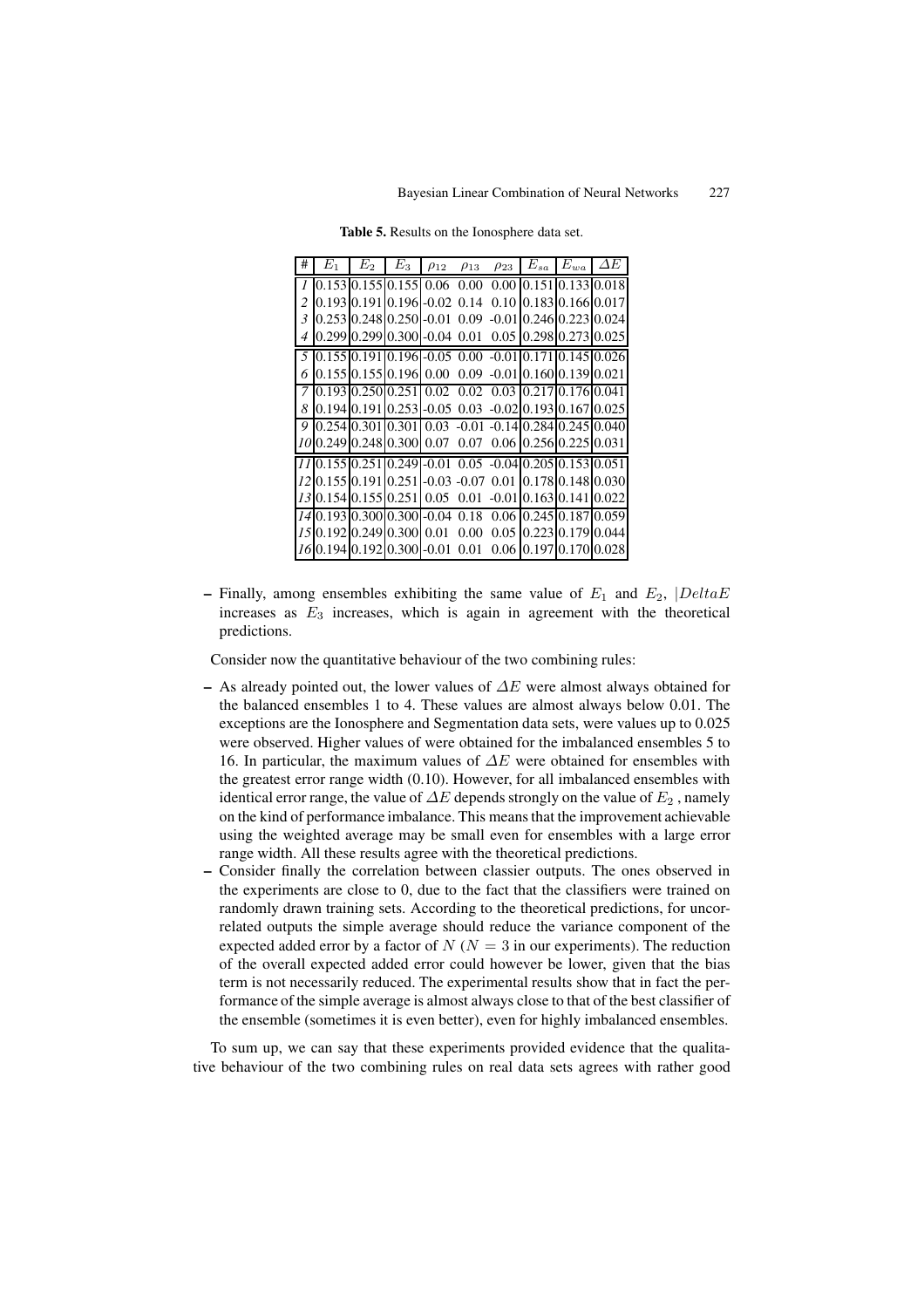accuracy with the predictions of the model by Tumer and Ghosh, despite it is based on strict assumptions as discussed in section 3.3. The most evident violations of the theoretical predictions were observed on the Ionosphere and Segmentation data sets. In particular, even in the balanced ensembles 1 to 4 the advantage of the weighted average rule over the simple average was substantially large. However these results can partly be explained by the fact that, due to the small [train](#page-15-0)ing set size (one order of magnitude smaller than in the other data sets), the ten different ensembles constructed for each of the 16 combinations of the desired error rates exhibited an average error rate close to the desired one, but with a high variance. This means that each of the ten ensembles was often imbalanced.

## **5 Discussion and Conclusions**

The linear combination is one of the simplest and most used combining strategies in the multiple classifier systems field for classifiers that provide soft outputs, and in particular estimates of the class posterior probabilities, like neural networks.

So far the literature on linear combiners mainly considered two topics related to general issues in the multiple classifier systems field: methods for weight estimation, and the theoretical analysis of the behaviour of linear combiners. In this chapter we provided an overview of the state of the art on linear combiners, focusing on works dealing with the second of the above topics, and in particular on an analytical model originally developed in works by K. Tumer and J. Ghosh and subsequently extended by the authors.

According to the model by Tumer and Ghosh and to the results derived in subsequent works by the authors, the following practical guidelines for the design of linearly combined classifier ensembles can be given:

- **–** Looking at the ensemble performance in terms of the bias-variance trade-off, if the simple average rule is used an effective ensemble design strategy consists in constructing individual classifier with low bias and low (possibly negative) correlation among their outputs. The variance will be reduced by combining.
- **–** With regard to the choice between the simple and the weighted average rules, which mirrors the problem well known in the multiple classifier systems field of the choice between fixed and trained fusion rules, it can be said that the weighted average can be advantageous (provided that a large data set is available for reliable weight estimation), if the individual classifier exhibit significantly different performance and high correlation between their outputs (it should however be pointed out that this applies only to the case of non-negative weights).

The linear combination strategy is perhaps the less difficult to deal with from a theoretical viewpoint, and the one for which the most relevant results have been obtained so far. However, as acknowledged by the MCS research community, developing general theoretical models to study the behaviour of combining strategies and to develop guidelines for their design is still an open issue [21]. We believe indeed that an interesting research direction for future works is the development of a more general framework for the analysis and comparison of different classifier combination strategies, possibly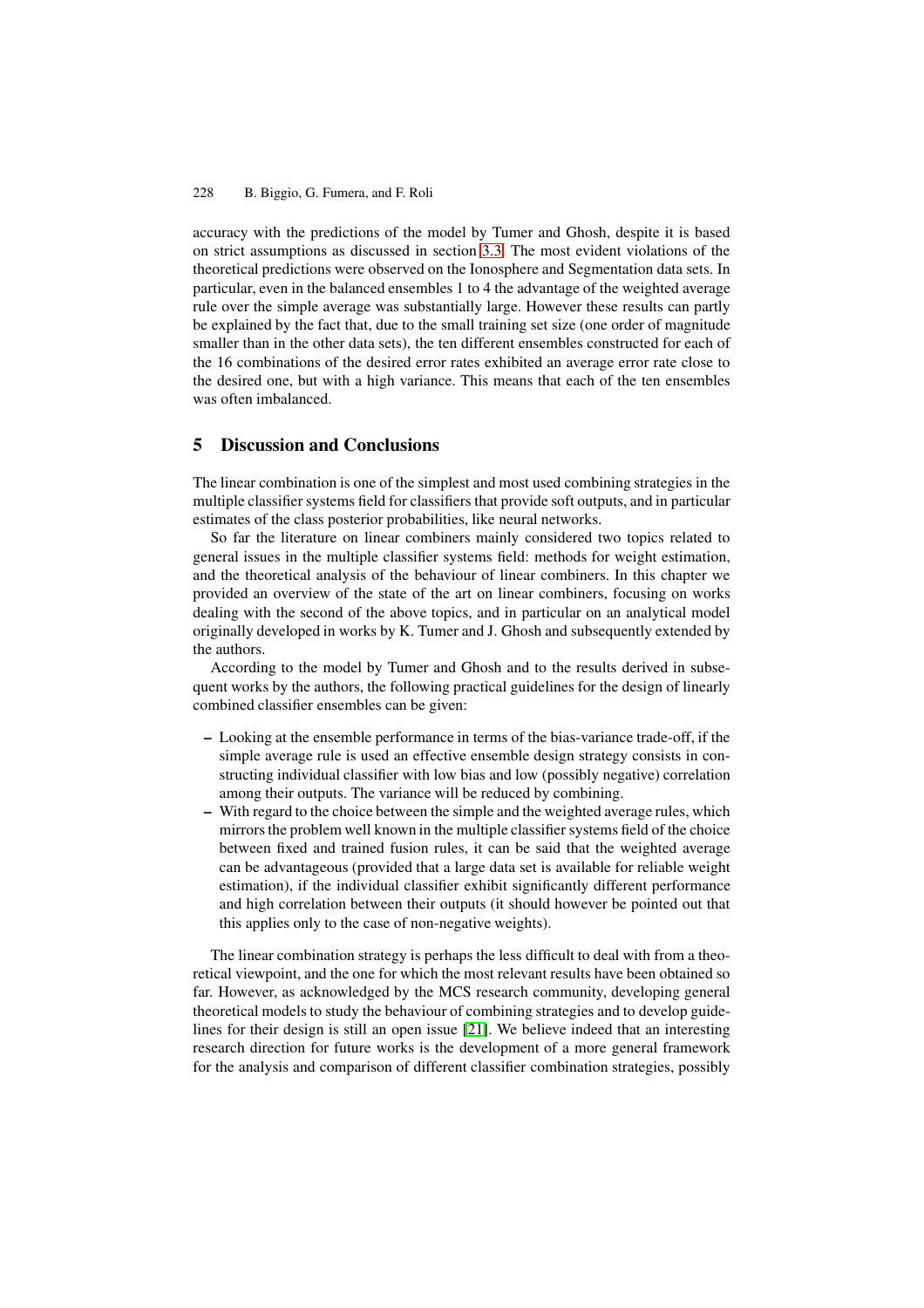trying to unify theoretical results like the ones reported in works by Tumer and Ghosh and by the authors, by Kittler et al. [15,18] and by Kuncheva [20].

## **References**

- 1. Asuncion, A., Newman, D.J.: UCI Machine Learning Repository (2007), http://www.ics.uci.edu/˜mlearn/MLRepository.html
- 2. Battiti, R., Colla, A.M.: Democracy in neural nets: Voting schemes for classification. Neural Networks 7, 691–707 (1994)
- 3. Benediktsson, J.A., Sveinsson, J.R., Ersoy, O.K., Swain, P.H.: Parallel Consensual Neural Networks. IEEE Transactions on Neural Networks 8(1), 54–64 (1997)
- <span id="page-28-17"></span>4. [Biggio,](http://www.ics.uci.edu/~mlearn/MLRepository.html) [B.,](http://www.ics.uci.edu/~mlearn/MLRepository.html) [Fumera,](http://www.ics.uci.edu/~mlearn/MLRepository.html) [G.,](http://www.ics.uci.edu/~mlearn/MLRepository.html) [Roli,](http://www.ics.uci.edu/~mlearn/MLRepository.html) [F.:](http://www.ics.uci.edu/~mlearn/MLRepository.html) [Bayesian](http://www.ics.uci.edu/~mlearn/MLRepository.html) [Analysis](http://www.ics.uci.edu/~mlearn/MLRepository.html) [of](http://www.ics.uci.edu/~mlearn/MLRepository.html) [Linear](http://www.ics.uci.edu/~mlearn/MLRepository.html) [Combiners](http://www.ics.uci.edu/~mlearn/MLRepository.html). In: [11], pp. 292– 301
- <span id="page-28-7"></span>5. Bishop, C.M.: Neural Networks for Pattern Recognition. Clarendon Press, Oxford (1995)
- <span id="page-28-5"></span>6. Brown, G., Wyatt, J.L., Tino, P.: Managing Diversity in Regression Ensembles. Journal of Machine Learning Research 6, 1621–1650 (2005)
- 7. Eckhardt, D.E., Lee, L.D.: A theoretical basis for the analysis of multiversion software subject to coincident errors. IEEE Transactions on Software Engineering 11(12), 1511–1517 (1985)
- <span id="page-28-18"></span><span id="page-28-12"></span>8. Fumera, G., Roli, F.: A Theoretical and Experimental Analysis of Linear Combiners for Multiple Classifier Systems. IEEE Transactions on Pattern Analysis and Machine Intelligence 27, 942–956 (2005)
- <span id="page-28-4"></span>9. Fumera, G., Roli, F., Serrau, A.: A Theoretical Analysis of Bagging as a Linear Combination of Classifiers. IEEE Transactions on Pattern Analysis and Machine Intelligence 30(7), 1293– 1299 (2008)
- <span id="page-28-6"></span>10. Geman, S., Bienenstock, E., Doursat, R.: Neural Networks and the bias/variance dilemma. Neural Computation 4, 1–58 (1992)
- 11. Haindl, M., Kittler, J., Roli, F. (eds.): MCS 2007. LNCS, vol. 4472. Springer, Heidelberg (2007)
- <span id="page-28-11"></span>12. Hansen, L.K., Salamon, P.: Neural Network Ensembles. IEEE Transactions on Pattern Analysis and Machine Intelligence 12, 993–1001 (1990)
- <span id="page-28-3"></span>13. Hashem, S.: Optimal Linear Combination of Neural Networks. Neural Networks 10, 599– 614 (1997)
- <span id="page-28-16"></span>14. Hashem, S., Schmeiser, B.: Improving Model Accuracy Using Optimal Linear Combinations of Trained Neural Networks. IEEE Transactions on Neural Networks 6, 792–794 (1995)
- <span id="page-28-9"></span>15. Kittler, J., Hatef, M., Duin, R.P.W., Matas, J.: On combining classifiers. IEEE Transactions on Pattern Analysis and Machine Intelligence 20, 226–239 (1998)
- <span id="page-28-8"></span>16. Kittler, J., Roli, F. (eds.): MCS 2000. LNCS, vol. 1857. Springer, Heidelberg (2000)
- 17. Kittler, J., Roli, F. (eds.): MCS 2001. LNCS, vol. 2096. Springer, Heidelberg (2001)
- <span id="page-28-13"></span>18. Kittler, J., Alkoot, F.M.: Sum versus Vote Fusion in Multiple Classifier Systems. IEEE Transactions on Pattern Analysis and Machine Intelligence 25, 110–115 (2003)
- <span id="page-28-2"></span><span id="page-28-1"></span>19. Krogh, A., Vedelsby, J.: Neural network ensembles, cross validation, and active learning. In: Advances in Neural Information Processing Systems, pp. 231–238. MIT Press, Cambridge (1995)
- <span id="page-28-14"></span><span id="page-28-10"></span>20. Kuncheva, L.I.: A theoretical study on six classifier fusion strategies. IEEE Transactions on Pattern Analysis and Machine Intelligence 24, 281–286 (2002)
- <span id="page-28-15"></span><span id="page-28-0"></span>21. Kuncheva, L.I.: Combining Pattern Classifiers: Methods and Algorithms. Wiley, Hoboken (2004)